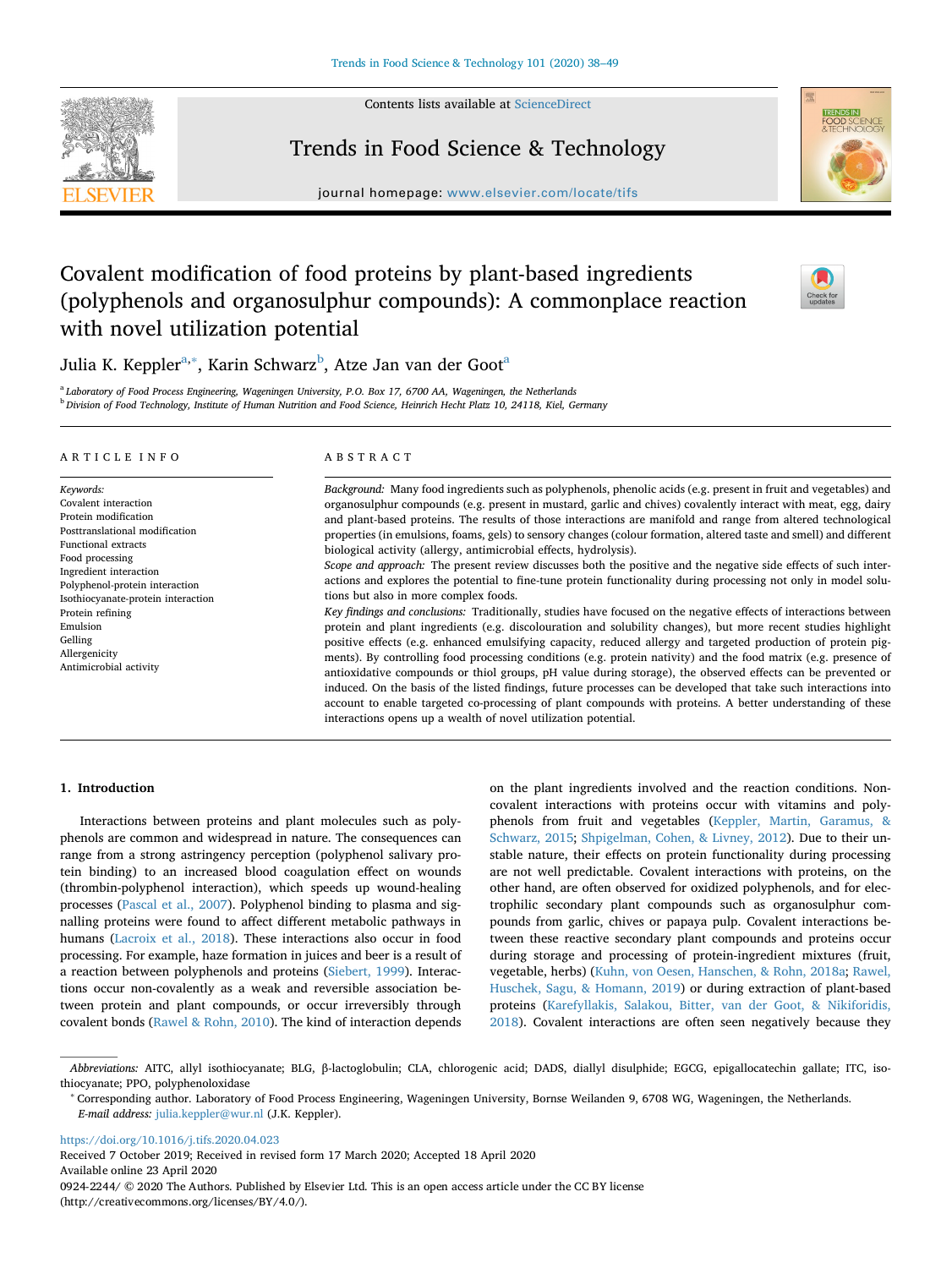alter the expected physico-chemical properties of proteins. For example, irreversible binding often changes protein solubility [\(Keppler](#page-9-4) [et al., 2017](#page-9-4)) and is reported to reduce the bioavailability of essential amino groups. But it is of an advantage with respect to inhibiting microbial degradation of proteins. The latter effect relevant in animal feed as the amount of protein digested in the rumen is reduced, whereas the amount available in the small intestine is increased [\(Mueller-Harvey,](#page-9-5) [2006\)](#page-9-5). Compared with non-covalent modifications, the covalent modification can alter protein functionality irreversibly. For this reason, a closer look at such interactions is particularly interesting.

An approach to avoid the covalent interactions described above is to remove these plant molecules before further use of the material. Unfortunately, such tactics are not often successful and require a lot of resources (energy and chemicals). A better approach is therefore to control these interactions in such a manner that they become a way to refine the functionality of proteins during processing. So far, only a few comprehensive overviews describe the range of functional properties derived from covalent protein modifications through polyphenols: [Ozdal, Capanoglu, and Altay \(2013\)](#page-10-5) and [Quan, Benjakul, Sae-leaw,](#page-10-6) [Balange, and Maqsood \(2019\)](#page-10-6) have summarized changes in functionalities derived from polyphenol binding to proteins with respect to antioxidative and emulsifying capacity in final products; [Liu, Ma, Gao,](#page-9-6) [and McClements \(2017a\)](#page-9-6) reported possible applications such as nutraceutical delivery systems in combination with polysaccharides, and [Bittner \(2006\)](#page-8-0) focused on chemical, sensory and biological consequences. The potential of other bioactive molecules has not yet been described.

Here, we provide an overview of the possible advantages and disadvantages of protein modifications due to covalent reactions with plant metabolites relevant to food processing (polyphenols as well as sulphur compounds) and identify the process conditions under which they can be prevented or induced. On the basis of the findings, processes can be developed in the future that use those interactions to coprocess plant compounds with proteins. Therefore, this work is divided into four parts. The first part summarizes the covalent reactions of purified proteins in well-defined matrices with frequently occurring and reactive plant compounds. These include polyphenols and isothiocyanates and allyl sulphides, classes of organic sulphur compounds. The second part assesses how these modifications affect the physicochemical and functional properties of different food proteins. The third part gives a brief discussion on the biological and nutritional effects, ranging from allergy and antimicrobial effects to hydrolysis pattern. The fourth part provides an outlook on the consequences of processing real food matrices in which all ingredients are present naturally. This section also describes how it is possible to use and control reactions/ modifications between proteins and plant molecules.

#### **2. Part I: binding reactions**

#### *2.1. Polyphenols*

Detailed reviews on the covalent interaction mechanism between proteins and polyphenols have been published [\(Kroll, Rawel, & Rohn,](#page-9-7) [2003;](#page-9-7) [Perez-Gregorio & Simal-Gandara, 2017](#page-10-7); [Rohn, 2014](#page-10-8); [Schieber,](#page-10-9) [2018\)](#page-10-9). Therefore, this section contains only a brief overview. Polyphenols can be oxidized enzymatically (e.g. catalysed by polyphenol oxidases [PPO]) or by autoxidation (e.g. in an alkaline environment or in the presence of oxidizing agents) to electrophilic *o*-quinones, which can undergo various consecutive condensation reactions with other *o*quinones (i.e. dark melanin pigments) and/or bind to proteins covalently ([Fig. 1](#page-2-0)A). Susceptible amino acid side chains are free thiol groups (i.e. cysteine side chains  $= S$  adducts) and amino groups (i.e. alpha and epsilon amino groups  $= N$  adducts). Less reactive side chains include indole groups (i.e. tryptophan side chains), amide groups (i.e. asparagine and glutamine side chains), imidazole groups (i.e. histidine side chains) and the phenolic side chain of tyrosine [\(Bittner, 2006](#page-8-0); [Li,](#page-9-8)

[Jongberg, Andersen, Davies, & Lund, 2016;](#page-9-8) [Prigent, Voragen, Visser,](#page-10-10) [van Koningsveld, & Gruppen, 2007\)](#page-10-10). Quinones can also condensate and then modify amino acid side chains with an altered reactivity. For example, quinone-dimer condensation reactions were observed in chlorogenic acid [CLA] or caffeic acid quinones, which significantly increased their reactivity towards amino acid side-chain reactions ([Prigent et al., 2008](#page-10-11)).

Curcumin is a polyphenolic compound that can covalently bind to proteins without previous oxidation due to its β-diketone moiety. Curcumin undergoes keto-enol tautomerism and is mostly in the enol form when in solution, allowing covalent binding to protein thiols ([Gupta et al., 2011](#page-9-9)). Kaempferol, another polyphenol, was also suggested to bind covalently to proteins by means of keto-enol tautomerism [\(Kroll et al., 2003](#page-9-7)).

*o*-Quinone-protein adducts can be further oxidized, which leads to cross-linked protein-polyphenol aggregates [\(Kroll et al., 2003\)](#page-9-7) ([Fig. 1A](#page-2-0)). For example, the green tea polyphenols epigallocatechin gallate [EGCG] and epigallocatechin can be oxidized to a catecholquinone with two equal nucleophilic sites on ring B, resulting in the ability of the polyphenol to crosslink proteins [\(Chen, Wang, Zhang,](#page-9-10) [Ren, & Zeng, 2011\)](#page-9-10). In addition, oxidation can occur simultaneously on rings B and D of EGCG, also leading to the cross-linking of proteins. Thus, polyphenols with higher molecular weight have a stronger propensity to form cross-links than phenolic acids, because they have several aromatic rings and thus more sites where reactions can take place. In addition to polyphenol oxidation, some amino acid residues can also be oxidized, possibly inducing protein aggregation through coupling two oxidized tyrosine residues to form an intermolecular dityrosine link ([Prigent et al., 2007\)](#page-10-10).

The pH value determines which amino acids are primarily modified: Cysteine has a lower  $pK_a$  than the amino group of lysine (8.33 versus 10.28) and reacts faster than lysine in a moderate alkaline environment where autoxidation reactions occur. In addition, the thiol moiety is also more nucleophilic than the amino group [Rade-Kukic, Schmitt, & Rawel,](#page-10-12) [2011\)](#page-10-12). However, only a few proteins contain a free thiol moiety (e.g. BLG or bovine serum albumin). Other amino acid residues are more abundant for binding reactions. Enzymatic oxidation occurs near the optimum pH value of the respective enzyme (e.g. PPO at neutral pH 6–7). At this pH value, thiol moiety reactions are slower than at alkaline pH. No significant differences in the amino group reactivity were observed between alkaline and enzymatic modifications ([Ali, Keppler,](#page-8-1) [Coenye, & Schwarz, 2018;](#page-8-1) [Prigent et al., 2007](#page-10-10)). Protein modifications by autoxidation were also observed at acidic pH 4, and the rate of protein modification generally increased with increasing polyphenol concentration in solution [\(Rawel, Kroll, & Riese, 2000\)](#page-10-13).

[Table 1](#page-2-1) summarizes some recently reported covalent interactions for different food proteins with polyphenol-quinones.

Non-covalent interaction of polyphenols with proteins occurs as a reversible association mediated via hydrogen bonds, π-π interactions and non-specific hydrophobic interactions. In complex systems, both covalent and non-covalent interactions are present, and the resulting effects may overlap.

## *2.2. Organosulphur compounds*

Allyl sulphides and isothiocyanates [ITC] are two classes of reactive organosulphur compounds that occur frequently in many vegetables and some fruits.

Allyl sulphides can be found in allium vegetables, especially garlic, onions, leeks and chives. Garlic, for example, contains approximately 33 different sulphur compounds such as alliin, allicin, ajoene, allylpropyl disulphide, diallyl trisulphide, S-allyl cysteine, vinyldithiine, Sallylmercaptocysteine ([Omar & Al-Wabel, 2010\)](#page-10-14). Thiosulphinates can react with free thiol groups and/or disulphide bonds of proteins, resulting in S-alk(en)ylthio-L-cysteine derivatives [\(Kusterer, Fritsch, &](#page-9-11) [Keusgen, 2011\)](#page-9-11). Similar to the reaction with polyphenols, the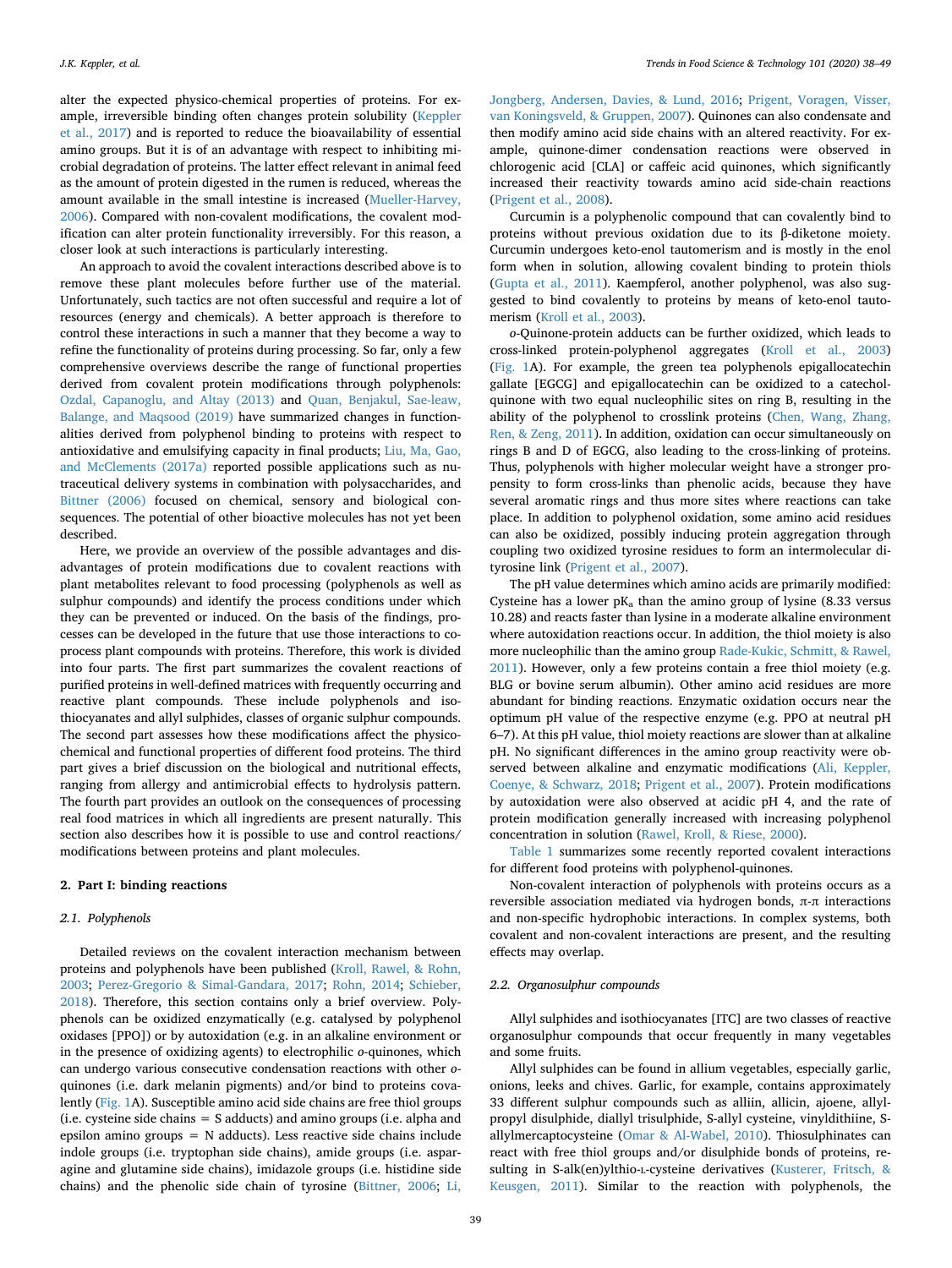<span id="page-2-0"></span>

**Fig. 1. A)** Polyphenol oxidation: (1) Proposed simplified mechanism of epigallocatechin gallate oxidation on ring B. (2) Binding of an epigallocatechin gallatequinone ring B to a proteins free amino or thiol group, followed by a second oxidation of EGCG at ring B. The figure was modified according to [Chen et al. \(2011\)](#page-9-10) and [Kroll et al. \(2003\)](#page-9-7). **B)** Organosulphur compounds: Structure of some organosulphur compounds that interact with free thiol groups of proteins and amino acids. DADS, diallyl disulphide.

<span id="page-2-1"></span>**Table 1**

Overview of studies describing covalent binding reactions of oxidized polyphenols, phenolic acids and phenolic components with different food-derived proteins.

| Protein                                        | Phenol type                                                | Modification type                                                     | Reference                                     |
|------------------------------------------------|------------------------------------------------------------|-----------------------------------------------------------------------|-----------------------------------------------|
| Animal-based proteins                          |                                                            |                                                                       |                                               |
| β-Lactoglobulin                                | Epicatechin-quinone                                        | Autoxidation (neutral pH)                                             | Gallo et al. (2013)                           |
| Whey protein isolate                           | Rosmarinic acid quinone                                    | Compare enzymatic at pH 6.5 and autoxidation<br>(alkaline pH)         | Ali et al. (2018)                             |
| Whey protein isolate                           | Quercetin quinone, rosmarinic acid<br>quinone, CLA quinone | Autoxidation (alkaline pH) and enzymatic                              | Ali (2019)                                    |
| Myoglobin                                      | Ferulic acid, gallic acid                                  | Autoxidation (alkaline pH)                                            | Kroll et al. (2003)                           |
| Lysozyme, lactalbumin, bovine serum<br>albumin | CLA quinone                                                | Compare enzymatic at pH 5 or pH 6.0 and<br>autoxidation (alkaline pH) | Prigent et al. (2007)                         |
| N-terminally protected amino acids             | CLA quinone                                                | Compare enzymatic at pH 7 and autoxidation<br>(alkaline pH)           | Prigent et al. (2008)                         |
| Plant-based proteins                           |                                                            |                                                                       |                                               |
| Sunflower proteins                             | CLA quinone                                                | Autoxidation (alkaline pH)                                            | Karefyllakis et al. (2018)                    |
| Coffee storage proteins                        | Caffeoylquinic acid                                        | Enzymatic (acidic pH)                                                 | Ali et al. (2012)                             |
| Soy protein                                    | Anthocyanin quinones                                       | Autoxidation (alkaline pH)                                            | Jiang et al., 2019; Sui et al., 2018          |
| Flaxseed proteins                              | Flaxseed polyphenols and ferulic acid<br>quinones          | Autoxidation (alkaline pH)                                            | Pham, Wang, Zisu, & Adhikari,<br>2019a, 2019b |

CLA, chlorogenic acid; EGCG, (−)-epigallocatechin gallate; GCG, gallocatechin gallate.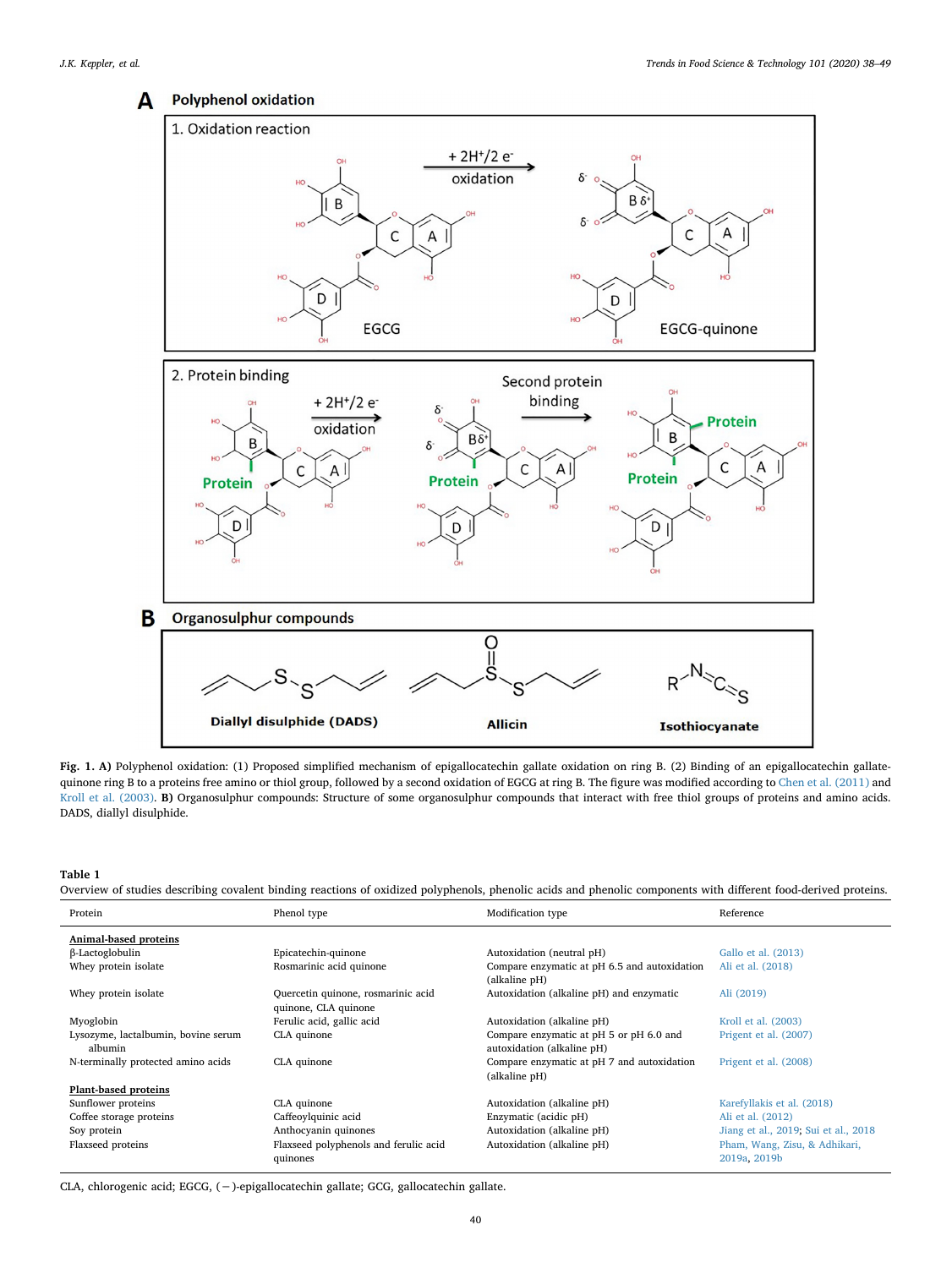#### <span id="page-3-0"></span>**Table 2**

Overview of studies describing covalent binding reactions of sulphur containing ingredients with different food-derived proteins.

| Protein                           | Sulphur compound                      | Binding sites <sup>a</sup>             | Reference                                  |
|-----------------------------------|---------------------------------------|----------------------------------------|--------------------------------------------|
| Animal-based proteins             |                                       |                                        |                                            |
| <b>BLG</b>                        | Allicin                               | Cys                                    | Wilde et al., 2016a, 2016c                 |
| <b>BLG</b>                        | <b>DADS</b>                           | Cys                                    | Wilde et al., 2016a, 2016c                 |
| <b>BSA</b>                        | <b>DADS</b>                           |                                        | Negishi et al. (2002)                      |
| Vimentin                          | Ajoene                                |                                        | Kaschula et al. (2019)                     |
|                                   | Allicin                               | Cys                                    | Zhou et al. $(2008)$                       |
| <b>BSA</b>                        | BITC (ground wasabi and papaya seeds) | Lys                                    | Nakamura, Kitamoto, Osawa, and Kato (2010) |
| <b>BSA</b>                        | <b>AITC</b>                           | Lys                                    | Murthy & Rao, 1979                         |
| <b>BSA</b>                        | <b>AITC</b>                           | Lys                                    | Nakamura et al. (2009)                     |
| Insulin, BSA, ovalbumin, lysozyme | AITC (crushed Brassica seeds)         | Lys, Arg, Cys                          | Kawakishi and Kaneko (1987)                |
| Lactoglobulin                     | AITC                                  | $\varepsilon$ -Lys, $\alpha$ -Leu, Cys | Keppler et al., 2013, 2014a                |
| Lactoglobulin                     | <b>AITC</b>                           | $\varepsilon$ -Lys, $\alpha$ -Leu, Cys | Rade-Kukic et al. (2011)                   |
| Milk proteins in curd             | BITC, AITC (cress)                    | Lys, Cys                               | Kuhn et al. (2018a)                        |
| Plant-based proteins              |                                       |                                        |                                            |
| Papain                            | Allicin                               | Cys                                    | Miron, Listowsky, and Wilchek (2010)       |
| Proteins in broccoli sprouts      | Isothiocyanates                       | Lys, Cys                               | Hanschen et al. (2012)                     |
| Mustard 12 S                      | <b>AITC</b>                           | ε-Lys, Tyr                             | Murthy and Rao, 1986                       |

AITC, allyl isothiocyanate; BITC, benzyl isothiocyanate; BLG, β-lactoglobulin; BSA, bovine serum albumin; DADS, diallyl disulphide; PITC, phenyl isothiocyanate. a *Not all studies screened for all possible binding sites; often only amino and/or thiol group modifications are measured.*

organosulphur SH-conjugation reaction rate increases with increasing pH value because deprotonation of the cysteine residue favours its reactivity towards covalent modifications [\(Wilde, Keppler, Palani, &](#page-10-18) [Schwarz, 2016a](#page-10-18)).

There are few studies on the interaction of food proteins with these sulphur compounds. Disulphide-conjugate formation can be expected to occur during food processing or food digestion [\(Zhang, Li, Lee, &](#page-11-0) [Parkin, 2010\)](#page-11-0). For example, the capturing capacity of different foods for volatile sulphur compounds (diallyl disulphide [DADS] and diallyl sulphide) was found to be high for milk (95% and 91%), as well as eggs (84% and 88%). It was suggested that capturing occurs due to thiol interactions with food components, especially with proteins [\(Negishi,](#page-10-19) [Negishi, & Ozawa, 2002\)](#page-10-19). The interaction of allicin and DADS ([Fig. 1B](#page-2-0)) with BLG was described in detail recently. Both compounds reacted with the free thiol group of the whey protein at a pH value > 7 within 24 h [\(Table 2](#page-3-0)) ([Wilde et al., 2016a,](#page-10-18) [2016c](#page-10-20)).

Cruciferous vegetables such as broccoli, cauliflower, Brussels sprouts, cress, and cabbage plants (and especially their fermentation product sauerkraut) are a rich food-based source of glucosinolates and their degradation products ITCs. Papaya pulp and seeds are another valuable source of ITCs [\(Nakamura et al., 2007](#page-10-21)). In 1956, ITC reactions with amino acids or proteins were used to determine the primary structure of proteins [\(Edman, 1956](#page-9-14)). Later, Rawel, Kroll and colleagues did extensive research on ITC food protein interactions (e.g., [Kroll &](#page-9-15) [Rawel, 1996](#page-9-15); [Rade-Kukic et al., 2011\)](#page-10-12)**.**

All ITCs have the R-N= $C = S$  functional group in common. The electrophilic C atoms form thiocarbamoyl adducts with thiols or thiourea adducts with amines [\(Nakamura, Kawai, Kitamoto, Osawa, &](#page-10-22) [Kato, 2009](#page-10-22)). Besides cysteines and amino groups [\(Hanschen et al.,](#page-9-16) [2012;](#page-9-16) [Nakamura et al., 2009;](#page-10-22) [Anantharamkrishnan & Reineccius,](#page-8-4) [2020\)](#page-8-4), tryptophan, methionine and tyrosine were also found to be potential targets of ITCs ([Kroll & Rawel, 1996;](#page-9-15) [Murthy and Rao, 1986](#page-9-17)). Further, reactions between ITCs and other nucleophilic agents such as β-dicarbonyls and carboxylic acids are suggested ([Zhang, Wade,](#page-11-1) [Prestera, & Talalay, 1996](#page-11-1)). Similar to these reactions for polyphenols and allyl sulphides, the rate of the ITC conjugation reaction is dependent on pH, ITC concentration and available binding sites [\(Hanschen](#page-9-16) [et al., 2012](#page-9-16)). In addition, thiol reactions are potentially unstable, especially at higher pH values at which cysteine exchange reactions occur ([Kuhn et al., 2018b\)](#page-9-18). Therefore, the bound molecule can be liberated and then irreversibly modify an amino group ([Kuhn et al.,](#page-9-18) [2018b;](#page-9-18) [Nakamura et al., 2009\)](#page-10-22).

In addition, the allyl isothiocyanate [AITC] reaction with specific amino acid residues of BLG was found to be controllable by changing

the protein/ITC ratio [\(Keppler et al., 2013](#page-9-19); [Keppler, Koudelka, Palani,](#page-9-20) [Tholey, & Schwarz, 2014a\)](#page-9-20). Binding of AITC was also found to be dependent on the primary structure of the proteins (local changes in the p*K*<sup>a</sup> value of the amino acid residue), and on the tertiary and quaternary structure (accessibility of the binding site of the protein as well as the size of the ITC) ([Cejpek, Valusek, & Velisek, 2000\)](#page-9-21) [\(Table 2\)](#page-3-0).

# **3. Part II: Influence on protein functionality in controlled systems**

In controlled systems, a limited number of reactants are incubated under defined reaction conditions so that the effects on protein functionality can be traced back. Covalent and non-covalent interactions occur simultaneously, even in model systems, although a high pH, long incubation time or the presence of enzymes shifts the equilibrium towards more covalent modification. In model systems, unbound molecules are often removed by dialysis, ultrafiltration or evaporation of the volatile sulphur compounds. These techniques can also be used to decrease the amount of non-covalently bound molecules. However, the extent of protein modification varies depending on the modification conditions or the protein used for modification. The results listed here reflect only an average of different observations.

# *3.1. Interfaces: air-water and oil-water interfaces and antioxidative capacity*

Polyphenols have a predominantly positive influence on the physical and chemical emulsion stability of proteins through covalent interaction.

Addition of covalent CLA quinone to whey proteins resulted in a more open protein structure, thereby enhancing the emulsifying and foaming properties [\(Xu et al., 2019\)](#page-10-23). Other studies identified an altered hydrophilic-hydrophobic balance in modified proteins as the cause of the enhanced emulsifying properties. For example, gelatine covalently modified with oxidized tannic acid, caffeic acid or ferulic acid resulted in a lower hydrophobicity of the adduct, which increased the surface activity in emulsions and lowered the size of emulsion oil droplet sizes ([Aewsiri et al., 2009](#page-8-5)). Several other studies confirmed an overall enhanced emulsifying capacity of modified proteins; for example, a covalent modification of BLG with CLA increased the creaming stability of medium-chain triglyceride-oil emulsions [\(Ali, Homann, Khalil, Kruse,](#page-8-6) [& Rawel, 2013\)](#page-8-6). Similar effects were reported for protein-bound oxidized quercetin and covalent hydroxycinnamate-protein interactions ([Rawel & Rohn, 2010\)](#page-10-2). Covalent adducts of lactoferrin with CLA or EGCG quinone also exhibited increased physical stability of β-carotene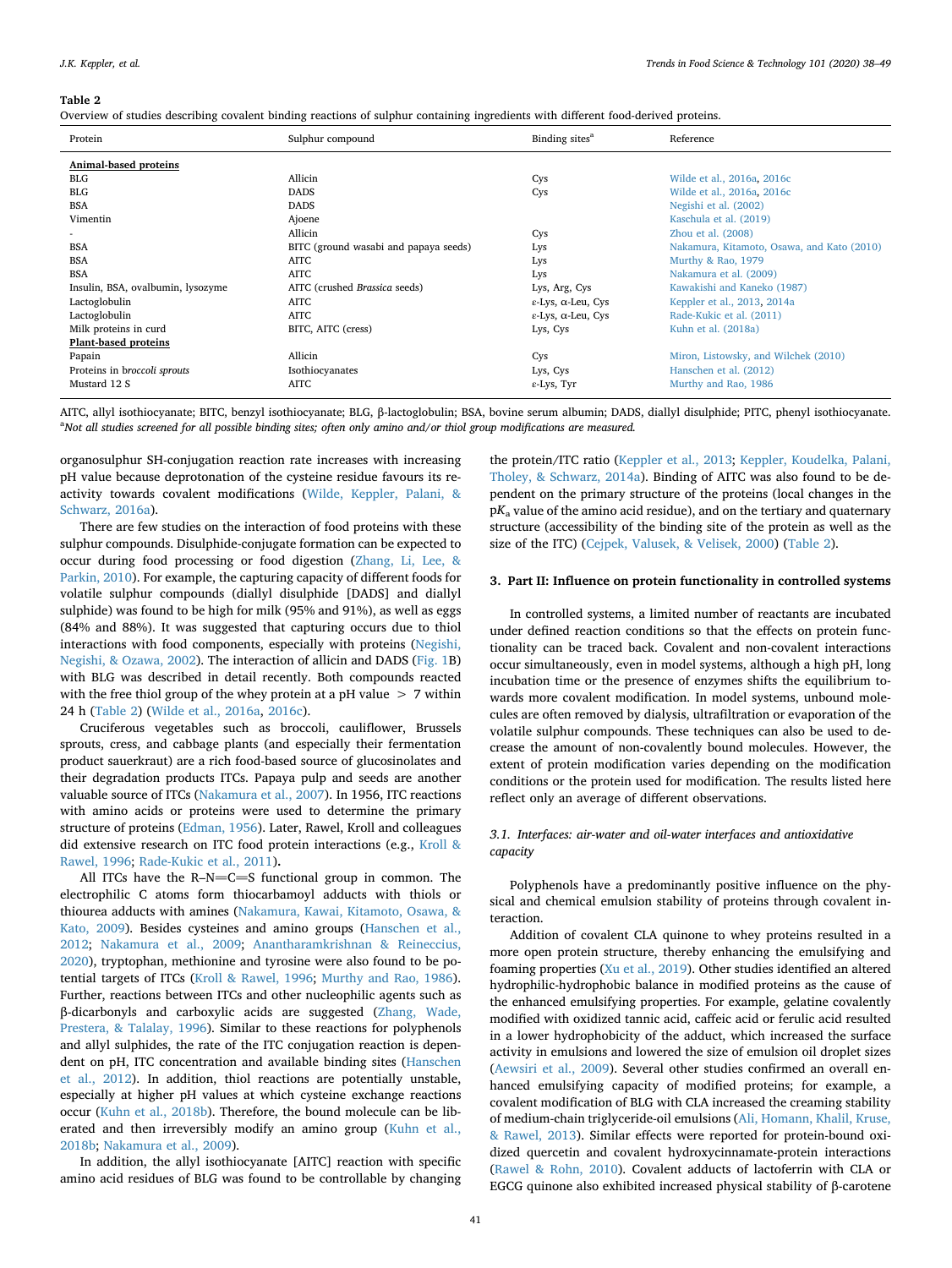bilayer emulsions under freeze-thaw, ionic strength and thermal treatments [\(Liu, Wang, Sun, McClements, & Gao, 2016a](#page-9-26)). In addition, covalent adducts of α-lactalbumin with EGCG or CLA showed enhanced creaming stability [\(Liu et al., 2016a\)](#page-9-26).

With respect to chemical stability, a positive effect on the antioxidative capacity was reported for gelatine-tannic acid, gelatine-caffeic acid and gelatine-ferulic acid adducts ([Aewsiri et al., 2009](#page-8-5)), lactoferrin-EGCG adducts [\(Liu et al., 2016a](#page-9-26)) and for BLG-CLA adducts ([Ali](#page-8-6) [et al., 2013\)](#page-8-6). Therefore, those studies suggested that these modifications could be useful to prevent lipid oxidation reactions in emulsions. Likewise, a direct comparison of the surface activity and antioxidative capacity revealed that covalent adducts of proteins were superior to non-covalent complexes [\(Wei, Yang, Fan, Yuan, & Gao, 2015](#page-10-25)).

In comparison with most phenols, organosulphur compounds are more electrophilic in nature and are much smaller (~100 Da instead of  $\sim$ 400 Da), which makes their accessibility to protein binding sites easier. In addition, their water solubility is lower, which strongly increases the hydrophobicity of any protein adduct. It is likely that, depending on the number of protein-bound molecules as well as the initial hydrophobicity of the protein, such effects are not only positive. For example, the covalent modification of AITC with BLG occurred at several amino and thiol groups strongly increasing the surface hydrophobicity of the protein and resulting in a slight destabilization of emulsions at pH 7 but not at pH 4 [\(Rade-Kukic et al., 2011](#page-10-12)). However, the covalent modification of whey protein isolate with AITC and subsequent freeze drying resulted in protein adducts with increased surface activity and looser protein conformation at acidic pH 2 and 4 [\(Keppler](#page-9-4) [et al., 2017\)](#page-9-4). A higher backbone flexibility of the modified protein was suggested to increase the emulsifying capacity of AITC/whey protein isolate complexes at acidic pH values. In addition, increased creaming stability was observed for such AITC-BLG emulsions at pH 2–7 [\(Keppler](#page-9-27) [& Schwarz, 2017;](#page-9-27) [Keppler, Steffen-Heins, Berton-Carabin, Ropers, &](#page-9-28) [Schwarz, 2018\)](#page-9-28). Similar to the AITC modification of whey proteins, the modification of BLG at the free thiol group with allicin or DADS also revealed a higher hydrophobicity of the adduct, but no tests on emulsifying properties were conducted ([Wilde et al., 2017;](#page-10-26) [2016a;](#page-10-18) [2016c](#page-10-20)).

An overview of several effects after modification with different plant-based compounds is given in [Table 3](#page-4-0)**.** In summary, covalent modifications of proteins mostly exert their positive effect on the emulsifying capacity by increasing the molecular flexibility of the

protein and affecting the hydrophilic-hydrophobic balance. For polyphenol modification, the increased antioxidative capacity also adds to the chemical stability in addition to an altered physical effect on the emulsion. Organosulphur compounds could be used when a lower protein surface hydrophobicity is desired ([Table 4](#page-5-0)).

# *3.2. Gelling*

The covalent modification of proteins with polyphenols was also found to increase gel strength via the reported cross-linking effects of the oxidized polyphenols. This was found for gelatine gels that were modified with rutin hydrate, caffeic acid, ferulic acid or with coffee or grape juice phenols ([Strauss & Gibson, 2004\)](#page-10-27). Similar findings were reported for meat gels where CLA or rosmarinic acid was covalently attached to myofibrillar protein ([Cao & Xiong, 2015;](#page-8-7) [Tang et al., 2017](#page-10-28); [Wang et al., 2018\)](#page-10-29). Improved gelling properties (increased gel breaking force and deformation) in surimi gels were observed after covalent attachment of oxidized ferulic acid, tannic acid, catechin or caffeic acid to the fish protein. Polyphenols that induced multidentate binding were shown to be more effective than smaller phenolic acids [\(Balange &](#page-8-8) [Benjakul, 2009](#page-8-8)).

However, several studies reported a dose-dependent effect on gelling capacity, for example, for myofibrillar proteins in meat processing. At a higher polyphenol/protein ratio than reported above, the gel deformation and breaking force decreased together with the waterholding capacity. This was caused by a significant loss of free thiol groups of proteins because of the high degree of modification with polyphenols and thereby a loss of intrinsic protein cross-linking ability. In addition, self-aggregation of the phenolic compound also disturbed homogeneous gel formation ([Tang et al., 2017](#page-10-28); [Wang et al., 2018](#page-10-29); [Zhang et al., 2018\)](#page-11-3). Simultaneous non-covalent interactions with increasing addition of polyphenols may also reinforce the formation of the gel structure. To the best of our knowledge, there are no studies available on the effect of organosulphur compounds on the gelling capacity of proteins. However, because most sulphur compounds bind to proteins via thiol groups, their gelling ability through covalent interactions is likely to be negatively affected.

# <span id="page-4-0"></span>**Table 3**

Overview of studies describing the functionality of covalently modified food-derived proteins.

| Protein                      | Plant-based molecule            | Functionality                                                                                                                                | Reference                 |
|------------------------------|---------------------------------|----------------------------------------------------------------------------------------------------------------------------------------------|---------------------------|
| Animal proteins              |                                 |                                                                                                                                              |                           |
| Lactoferrin [LF]-<br>dextran | CLA quinone                     | Ternary aggregates (polysaccharide $+$ polyphenol $+$ protein); increased freeze-thaw<br>stability of emulsions; enhanced creaming stability | Liu et al., 2016a         |
| LF-dextran                   | CLA quinone                     | Ternary aggregates                                                                                                                           | Liu, Ma, McClements, &    |
|                              |                                 |                                                                                                                                              | Gao, 2016b                |
| LF                           | EGCG, CLA, gallic acid          | Thermal stability increased; emulsifying capacity increased; pH value-dependent increase                                                     | Liu, Sun, Yang, Yuan, and |
|                              | quinones                        | of solubility                                                                                                                                | Gao (2015)                |
| Gelatine                     | Tannic acid, caffeic acid or    | Lower surface hydrophobicity; increased surface activity; lower emulsion oil droplet size;                                                   | Aewsiri et al. (2009)     |
|                              | ferulic acid quinones           | antioxidative stability increased                                                                                                            |                           |
| ALA, BLG, LF, S-Cas          | EGCG quinone                    | Surface activity and antioxidative capacity enhanced                                                                                         | Wei et al. (2015)         |
| <b>BLG</b>                   | CLA quinone                     | Enhanced creaming stability                                                                                                                  | Ali et al. (2013)         |
| Whey protein                 | CLA quinone                     | Enhance emulsifying and foaming capacity; reduced allergenicity                                                                              | Xu et al. (2019)          |
| Whey protein                 | AITC                            | Emulsion stability decreased at pH 7; foam capacity increased                                                                                | Rade-Kukic et al. (2011)  |
| Whey protein                 | AITC                            | Surface activity increased at acidic pH values; molecular flexibility increased at acidic pH                                                 | Keppler et al. (2018)     |
| Whey protein                 | AITC                            | Emulsion creaming stability was enhanced at pH 2-7                                                                                           | Keppler and Schwarz       |
|                              |                                 |                                                                                                                                              | (2017)                    |
| Whey protein                 | AITC                            | Surface hydrophobicity decreased; significant conformational changes observed                                                                | Keppler et al. (2017)     |
| Plant-based proteins         |                                 |                                                                                                                                              |                           |
| SPI                          | EGCG                            | Enhanced emulsifying properties and creaming stability                                                                                       | Tao et al. (2018)         |
| SPI                          | Anthocyanins                    | Improved emulsifying and foaming properties                                                                                                  | Sui et al. (2018)         |
| Flax seed protein            | Flaxseed phenols (ferulic acid) | Reduced emulsifying properties due to charge effects                                                                                         | Pham et al., 2019a, 2019b |
| isolate                      |                                 |                                                                                                                                              |                           |

ALA, α-lactalbumin; AITC, allyl isothiocyanate; BITC, benzyl isothiocyanate; BLG, β-lactoglobulin; BSA, bovine serum albumin; CLA, chlorogenic acid; LF, lactoferrin, CLA, chlorogenic acid; EGCG, epigallocatechin gallate; S-Cas, sodium caseinate; SPI, soy protein isolate.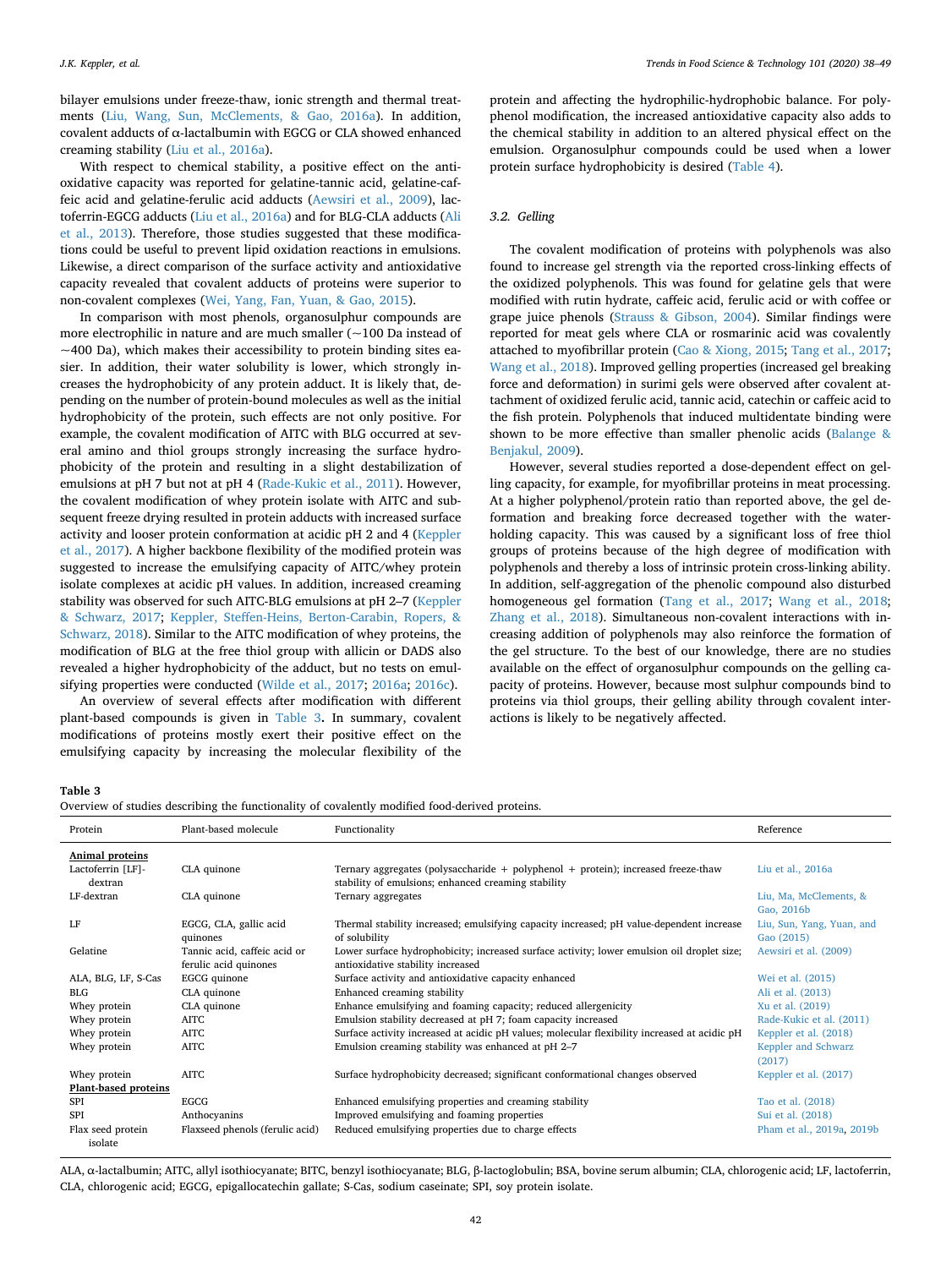#### <span id="page-5-0"></span>**Table 4**

How to induce or prevent the interaction of protein with different plant-based ingredients. Summary<sup>b</sup> of reaction parameters, physico-chemical, functional and biological changes after covalent modification of proteins with plant-based ingredients.

|                                 | Polyphenols                                                                                                                                     | Organosulphur                                                                          |                                                                                      |  |  |
|---------------------------------|-------------------------------------------------------------------------------------------------------------------------------------------------|----------------------------------------------------------------------------------------|--------------------------------------------------------------------------------------|--|--|
|                                 |                                                                                                                                                 | Allyl sulphides                                                                        | Isothiocyanates                                                                      |  |  |
| <b>Reaction parameters</b>      |                                                                                                                                                 |                                                                                        |                                                                                      |  |  |
| Primary modification site       | S and N                                                                                                                                         | S                                                                                      | S and N                                                                              |  |  |
| Stability                       | Irreversible                                                                                                                                    | S binding reversible at alkaline pH                                                    |                                                                                      |  |  |
| Prerequisite                    | Oxidation (autoxidation or catalysed by polyphenol oxidases<br>[PPO]                                                                            | Released by enzymes in crushed cell                                                    |                                                                                      |  |  |
| How to induce                   | $pH > 7$ , surplus reactive plant-based molecules, higher temperature, time, any processes that unfold or hydrolyse proteins                    |                                                                                        |                                                                                      |  |  |
|                                 | Polyphenol oxidation is induced: in high moisture                                                                                               |                                                                                        |                                                                                      |  |  |
|                                 | environment, high moisture ingredients, high moisture                                                                                           |                                                                                        |                                                                                      |  |  |
|                                 | storage, presence of oxidants                                                                                                                   |                                                                                        |                                                                                      |  |  |
| How to prevent                  | Polyphenol oxidation is prevented: by reducing agents (e.g.<br>ascorbic acid, sulphites); PPO inactivation                                      | Production of reactive organosulphur compounds: is prevented by enzyme<br>inactivation |                                                                                      |  |  |
|                                 | Polyphenol oxidation is slowed: at low pH values, exclusion                                                                                     |                                                                                        |                                                                                      |  |  |
|                                 | of UV light, low oxygen levels (modified atmosphere), low                                                                                       |                                                                                        |                                                                                      |  |  |
|                                 | temperature                                                                                                                                     |                                                                                        |                                                                                      |  |  |
|                                 | Covalent interactions are slowed: by acidic pH values. Avoid protein denaturation/hydrolysis. Decreased reaction temperature and incubation     |                                                                                        |                                                                                      |  |  |
|                                 | time. Decreased plant-based molecules/protein ratio by complexing compounds with e.g. cyclodextrin or scavenge with L-cysteine as "sacrificial" |                                                                                        |                                                                                      |  |  |
|                                 | molecule. Blocking of binding sites (e.g. with reducing sugars via Maillard reactions).                                                         |                                                                                        |                                                                                      |  |  |
| Physico-chemical effects of the | Protein unfolding, altered hydrophobic-hydrophilic balance,                                                                                     | Increased molecular and                                                                | Protein unfolding, altered hydrophobic-                                              |  |  |
| interaction on proteins         | altered thermal stability                                                                                                                       | thermal protein stability                                                              | hydrophilic balance (mostly more<br>hydrophobic)                                     |  |  |
|                                 |                                                                                                                                                 |                                                                                        |                                                                                      |  |  |
| <b>Functional properties</b>    |                                                                                                                                                 |                                                                                        |                                                                                      |  |  |
| Emulsifying capacity            | Enhanced                                                                                                                                        | Unknown                                                                                | Dependent on pH                                                                      |  |  |
| Gelling capacity                | Low modification level: enhanced by quinone-protein-                                                                                            | Blocking of thiol groups likely hinders protein-protein interactions                   |                                                                                      |  |  |
|                                 | protein and protein-quinone-protein cross-links                                                                                                 |                                                                                        |                                                                                      |  |  |
|                                 | High modification level: blocking of thiol groups hinders                                                                                       |                                                                                        |                                                                                      |  |  |
| Colour formation                | protein-protein interactions<br>Yes                                                                                                             | No                                                                                     |                                                                                      |  |  |
| Sensory perception              | Depends: part of flavour formation, but also off-flavour                                                                                        | Improved: initial sulphur taste and smell reduced                                      |                                                                                      |  |  |
|                                 | possible                                                                                                                                        |                                                                                        |                                                                                      |  |  |
| Antioxidative capacity          | Higher than single components                                                                                                                   | Unlikely but unknown                                                                   |                                                                                      |  |  |
|                                 |                                                                                                                                                 |                                                                                        |                                                                                      |  |  |
| <b>Biological effects</b>       |                                                                                                                                                 |                                                                                        |                                                                                      |  |  |
| Antimicrobial activity          | Weak or not detected                                                                                                                            | Unknown                                                                                | No longer evident                                                                    |  |  |
| Allergenicity<br>Hydrolysis     | Reduced                                                                                                                                         | Unknown<br>Unknown, but unlikely                                                       | Unknown                                                                              |  |  |
|                                 | Enhanced, but longer peptides because of steric hindrance                                                                                       |                                                                                        | Longer peptides because of steric hindrance                                          |  |  |
| Likelihood of occurring         | Alkaline extraction of plant-based proteins. Fermentation and                                                                                   |                                                                                        | Alkaline ingredients, alkaline extraction of plant-based proteins. Possible to occur |  |  |
| during processing               | roasting of cocoa and coffee beans. Heating or storage of                                                                                       |                                                                                        | in salad dressing with herbs, in sausages or eggs with mustard, garlic or chives,    |  |  |
|                                 | honey. Storage of commercial milk-cocoa drinks. Air drying of                                                                                   | herbal curd during $> 4$ h storage.                                                    |                                                                                      |  |  |
|                                 | tobacco leaves. High moisture ingredients/storage, alkaline                                                                                     |                                                                                        |                                                                                      |  |  |
|                                 | ingredients                                                                                                                                     |                                                                                        |                                                                                      |  |  |
| <b>Possible application</b>     | Functional antioxidant in emulsions, foams and gels.                                                                                            | Enhanced bioactivity of                                                                | Enhanced emulsion creaming stability.                                                |  |  |
|                                 | Texturizing capacity due to cross-linking with polyphenols/                                                                                     | volatile sulphur compounds?                                                            | Blocking of protein binding sites to modulate                                        |  |  |
|                                 | replacer of gluten, green colorant. Blocking of protein binding                                                                                 |                                                                                        | Maillard reactions                                                                   |  |  |
|                                 | sites to modulate Maillard reactions                                                                                                            |                                                                                        |                                                                                      |  |  |
|                                 |                                                                                                                                                 |                                                                                        |                                                                                      |  |  |

<sup>b</sup>The effects reflect most of the findings so far; deviations are possible depending on the properties of the protein and the reacting plant-based molecule. N, amino group binding site; PPO, polyphenol oxidase; S, thiol group binding site.

# *3.3. Colour formation*

The polyphenol-quinone reaction with amino acid residues can result in different coloured complexes ranging from deep brown, yellow, to green ([Bongartz et al., 2016;](#page-8-9) [Iacomino et al., 2017\)](#page-9-31). The resulting colour can often be related to the preceding reaction. Condensation reactions between unbound quinones in the absence of amino acid residues lead to a dark brown colour. Reaction of quinone with thiol groups of amino acid residues results in discolouration, and light brown to yellow colours can emerge as a mixture of brown quinone condensation products in solution together with thiol protein-bound quinones ([Pierpoint, 1969\)](#page-10-31). More recent studies showed that green colouration, as frequently observed for CLA in sunflower protein extracts ([Wildermuth, Young, & Were, 2016\)](#page-10-32), are caused by semiquinone-type radicals, which lead to dimer formation, cyclization and further reactions with amino groups to the green coloured benz acridines ([Namiki,](#page-10-33)

[Yabuta, Koizumi, & Yano, 2001;](#page-10-33) [\(Bongartz et al., 2016](#page-8-9))). Green and yellow colours resulted from a semi-quinone radical of alkaline oxidized CLA, whereas orange and brown coloured proteins occurred in the presence of PPO at neutral pH ([Ali et al., 2012](#page-8-3)). In addition to the binding site and the oxidation mode (autoxidation or PPO mediated), the quinone itself influences the final colour: CLA quinone resulted in green protein solutions, and quercetin-, and catechin-quinones led to dark orange and light brown solutions, respectively [\(Seczyk, Swieca,](#page-10-34) [Kapusta, & Gawlik-Dziki, 2019](#page-10-34)).

Colour intensity might be reduced by inducing more thiol than amino group interactions with the oxidized polyphenols ([Li et al.,](#page-9-8) [2016\)](#page-9-8). Black/dark brown discolouration is excluded by adding reducing agents such as ascorbic acid or by removing unbound quinone ([Saltveit,](#page-10-35) [2018\)](#page-10-35). The addition of polyphenol scavenging or complexing agents such as β-cyclodextrin was also found to reduce protein-polyphenol color formation successfully ([Zhang et al., 2018](#page-11-3)) ([Table 4](#page-5-0)).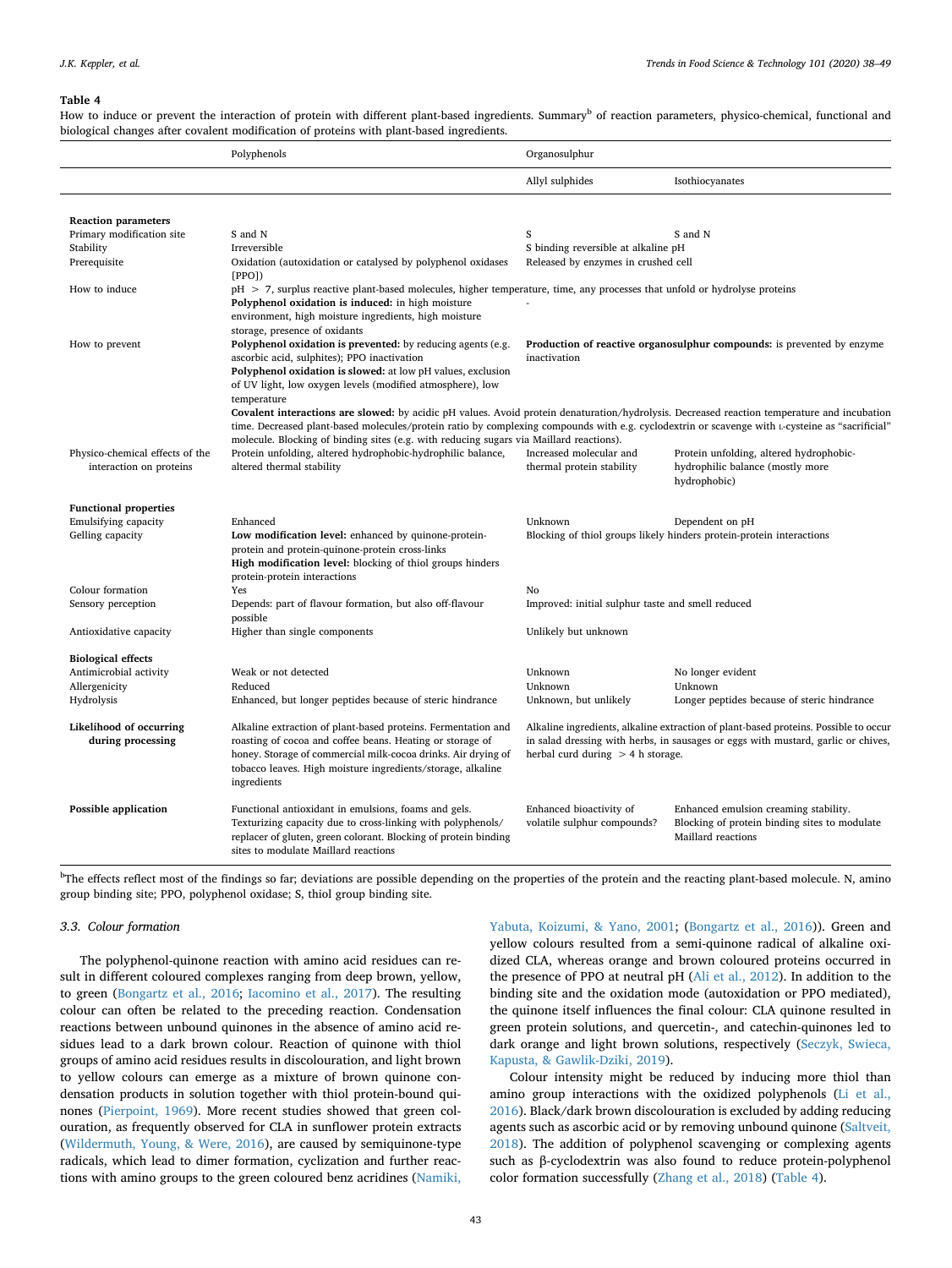As a positive outcome, these coloured complexes were even suggested for use as natural green pigments in food colouration, because natural green pigments besides chlorophyll are scarce ([Iacomino et al.,](#page-9-31) [2017;](#page-9-31) [Schieber, 2018](#page-10-9)). Inducing strong green colour formation could be possible in alkaline conditions, because protein modifications and polyphenol oxidation are favoured [\(Table 4](#page-5-0)). Other conditions that promote green color formation in foods are storage at relatively high humidity as well as the use of high moisture ingredients ([Liang & Were,](#page-9-32) [2018;](#page-9-32) [Rogers, Hahn, Pham, & Were, 2018](#page-10-36)).

There are no reports on colour changes of proteins after interaction with organosulphur compounds.

### *3.4. Taste and smell*

It can be assumed that the bitter taste of most polyphenols is masked by binding it to a protein, because it might no longer be detectable by receptors. This reaction could also be part of aroma development during fermentation, roasting and drying of tea, cacao, coffee and tobacco [\(Rawel et al., 2019\)](#page-10-4). Of course, off flavours can be formed as, for example, in oxidized wines [\(Bittner, 2006](#page-8-0)). Accordingly, the aroma strongly depends on the ingredient mixture and the amount of condensed quinones.

For organosulphur compounds, which are pungent and volatile, a positive masking effect was observed after protein interaction. Allicinprotein complexes can be added to a cold coffee drink without negative sensory effects [\(Wilde, Keppler, Palani, & Schwarz, 2016b](#page-10-37)). The deodorization of sulphur compounds (e.g. DADS) in the breath after consumption of allium vegetables was also suggested to be most effective with milk or isolated bovine serum albumin ([Negishi et al., 2002](#page-10-19)). This effect can be used positively to mask unwanted flavour, but other flavour bindings (such as aldehydes) to proteins can also reduce the desired aroma effects in foods ([Meynier, Rampon, Dalgalarrondo, &](#page-9-33) [Genot, 2004](#page-9-33)).

# *3.5. Mouth feel and food texture*

Protein aggregation on a mesoscopic level can result in various food textures on a macroscopic level such as gel formation (see section on gelling). In addition, aggregation at a microscopic level may result in particle formation on a length scale of several micrometres with an impact on the mouth feel. Whey protein particle formation is a wellknown effect used in dairy production to substitute the creamy mouth feel of fat droplets. The particle formation depends on a combination of heat- and shear stress processes. Because protein cross-linking and gelling can be positively influenced by addition of covalent (but also non-covalent) bound polyphenols, the controlled interaction of proteinpolyphenol aggregation may open-up new strategies for the development of particle processing routes (see part IV).

Another application for covalent protein modifications is to prevent hardening of the food texture. This is a phenomenon relevant for foods with a high protein content (e.g. protein-based bars) in the presence of reducing sugar. The accumulation of advanced glycation end-products occurs by glycation reaction sequences. These glycation-based adducts induce instability during the storage of protein-rich food, resulting in browning products and hardening ([Purwanti, van der Goot, Boom, &](#page-10-38) [Vereijken, 2010\)](#page-10-38). The binding of phenolic compounds to lysyl residues of the protein blocks the glycation reaction and prevents hardening of protein-based bars. The effect was verified for cyanidin 3-O-rutinoside and quercetin 3-O-rutinoside with whey proteins via H-bonding and  $π$ -π interactions ([Khalifa et al., 2019](#page-9-34)) and can be expected to be similar for covalent binding reactions with lysyl residues. Blocking of amino groups by covalent modification with polyphenols is a promising strategy to modulate Maillard reactions in foods ([Lund & Ray, 2017](#page-9-35); [Troise et al., 2014](#page-10-39)). A similar approach might be possible with amino group-binding sulphur compounds such as some ITCs.

#### **4. Part III: Overview of biological effects**

# *4.1. Bioavailability and hydrolysis*

Covalent attachment of polyphenol-quinones or phenolic acid quinones to protein amino groups was found to result in an increased rate of hydrolysis mediated by partial protein unfolding due to modification ([Jiang et al., 2019\)](#page-9-13). At the same time, longer peptide residues were obtained after protein hydrolysis because the protein modification sterically blocks cleavage sites for the enzymes [\(Cirkovic Velickovic &](#page-9-36) [Stanic-Vucinic, 2018\)](#page-9-36). Thus, some losses of essential amino groups such as lysine are likely. Loss of essential amino acids was also reported after covalent attachment of organosulphur compounds to proteins. Covalent modification of free amino groups in egg white protein with ITC reduced the availability of lysine significantly in animals ([Hernández-](#page-9-37)[Triana, 1996\)](#page-9-37). Likewise, AITC binding to BLG through lysine residues altered the tryptic and chymotryptic digestion of the modified protein, resulting in blocked cleavage sites and an altered peptide pattern ([Keppler et al., 2014a](#page-9-20)).

Further, trypsin digestion was affected by AITC modification of mustard 12S protein, although papain and α-chymotrypsin showed no altered cleavage ([Murthy and Rao, 1986\)](#page-9-17).

With respect to thiol group binding of organosulphur compounds, disulphide linkages via protein thiol groups are unstable, and it is likely that bound molecules can be liberated during digestion ([Kuhn et al.,](#page-9-18) [2018b\)](#page-9-18). Thus, both the amino acid value of the protein and the bioactivity of the bound molecule might not be negatively affected in that case. Likewise, the bioavailability of allicin covalently bound to cysteine in BLG is reported not to be reduced [\(Wilde et al., 2016b](#page-10-37)). BLGallicin modification was even suggested to have the potential to fortify foods with bioactive garlic compounds, because the protein reduces its pungent smell while stabilizing the volatile organosulphur compound without decreasing its bioavailability [\(Wilde et al., 2017](#page-10-26)).

In conclusion, protein modification to amino groups can lead to loss of essential amino acid residues and changes in the hydrolysis pattern, and the hydrolysis rate can be increased due to protein unfolding. For thiol modifications with organosulphur compounds, enhanced bioavailability is possible due to the reversible nature of this binding site ([Table 4](#page-5-0)).

#### *4.2. Antimicrobial effects*

Low antimicrobial effects on gram-positive *Staphylococcus aureus* (LMG 10147 and Mu 50) were observed for rosmarinic acid quinones that were covalently bound to BLG via PPO: In contrast, unmodified or alkaline-induced protein modification with rosmarinic acid showed no significant effect on the bacteria ([Ali et al., 2018\)](#page-8-1). It was speculated that polymerized quinones induced by PPO could form melanin, which were reported to have antimicrobial activity on *Bacillus cereus*, *B. subtilis*, *Micrococcus luteus* and *S. aureus.* Another possibility is the oxidation of tyrosine residues by PPO to l-3,4-dihydroxyphenylalanine [L-DOPA], which could exert antimicrobial activity [\(Zhao, Li, Wang, & Jiang,](#page-11-4) [2007\)](#page-11-4). Conjugates between lysozyme and avarone, a sesquiterpene quinone of marine origin, were found to exert antibacterial activity against a broad range of bacteria. Here, both compounds already have antimicrobial activity, and it was proposed that when modified lysozyme is hydrolysed by bacterial defence enzymes, the emerging peptides with the quinone bound can still have an antimicrobial effect ([Novakovic, Andelkovic, Zlatovic, Gasic, & Sladic, 2012\)](#page-10-40).

For organosulphur compounds such as ITCs, which are known for their strong antimicrobial effect when unbound, it was shown that this biological activity was lost after covalent binding to BLG. This was expected, because the antimicrobial activity of ITC is mediated by binding to bacterial proteins. When ITC is already protein bound, it can no longer interact with the bacterial proteins [\(Keppler et al., 2017\)](#page-9-4).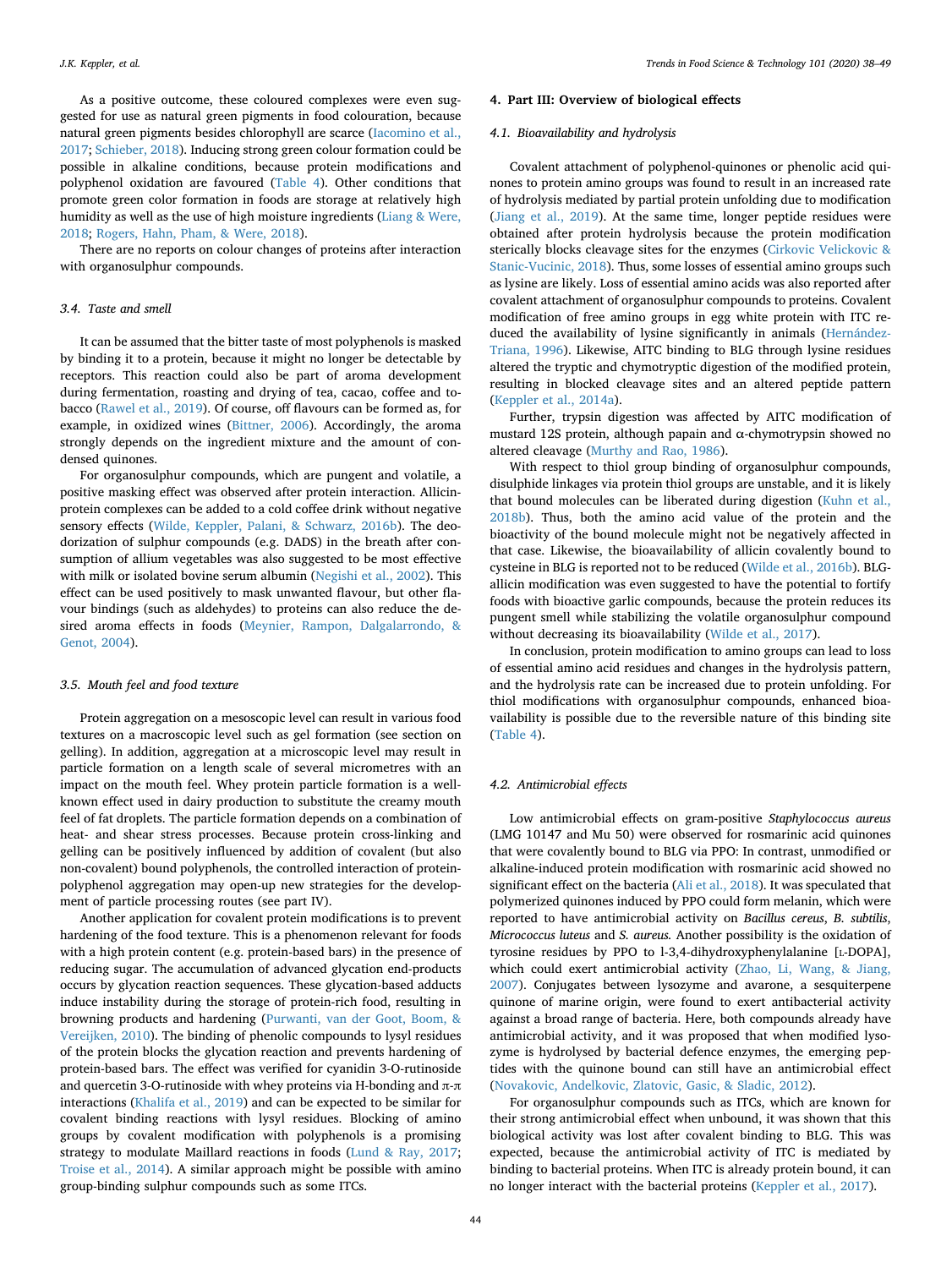# *4.3. Allergy*

The most common type of allergy is immunoglobulin E (IgE)-associated allergy, mediated by IgE binding to surface patches on proteins resulting in cross-links on mast cell and basophil surfaces [\(Plundrich](#page-10-41) [et al., 2014\)](#page-10-41). IgE binding epitopes can be linear stretches (consisting of 8–10 specific amino acids in a line) or conformational (specific secondary and tertiary structure elements). Some linear epitopes are also present in conformational epitopes, because the secondary and tertiary conformation results in the convergence of different amino acids that can form a pattern that resembles those of the linear epitopes [\(Li, Yuan,](#page-9-38) [He, Gao, & Chen, 2015](#page-9-38)).

Covalent modification of ovalbumin with CLA quinone resulted in reduced allergenicity *in vitro* ([Lu et al., 2018](#page-9-39)) and similarly, the allergenic potential of whey protein BLG was reduced after covalent modification with EGCG and CLA *in vitro* [\(Wu et al., 2018;](#page-10-42) [Xu et al., 2019](#page-10-23)). Covalent modification of peanut proteins by quercetin (aglycone or glycoside form) from cranberry or blueberry ([Plundrich, Bansode,](#page-10-43) [Foegeding, Williams, & Lila, 2017](#page-10-43)) also resulted in decreased IgE recognition. To the best of our knowledge, no studies have been conducted on the allergenicity of proteins after covalent modification with organosulphur compounds.

The reasons for the altered allergenicity are likely conformational changes that also affect epitopes and/or steric blocking of IgE binding sites. Further studies are needed to elucidate if this effect is only evident *in vitro* or is also seen *in vivo*, but the use of polyphenols to reduce the allergenic potential of proteins is certainly an interesting route for further exploration ([Table 4](#page-5-0)).

# **5. Part IV: Evaluation of modifications during processing and extraction**

Most of the reactions between proteins and plant constituents described above have been studied in models or controlled systems. These interactions are also expected to occur during food processing, i.e. extraction, fermentation, roasting, crushing and mixing of ingredients and complete foods. There are not many studies on this topic, however, covalent protein modifications with ingredients occur constantly during processing, and a closer look at these reactions in real foods could provide valuable insights on how to either prevent or use such interactions in food processing.

# *5.1. Effect of food properties on modifications*

Although covalent protein modifications can be observed in foods with acidic to neutral pH values, they are generally slowed down by acidic pH values:

Covalent interaction of milk proteins with polyphenols was observed in commercial chocolate milk drinks after 4 h at room temperature, although under the given conditions (neutral pH value, short incubation time, protein/polyphenolic ratio), only a small proportion of the proteins were covalently altered and the loss of essential amino acids was therefore minor ([Gallo, Vinci, Graziani, Simone, & Ferranti,](#page-9-12) [2013\)](#page-9-12). However, protein modifications can also occur in plants, as was reported for covalent protein modification in broccoli sprouts with endogenous ITCs ([Hanschen et al., 2012\)](#page-9-16) as well as in processed foods, as reported for the interaction between ITCs from chopped garden cress and milk proteins in slightly acidic herbal curd or pH neutral milk ([Kuhn et al., 2018a\)](#page-9-2). Many covalent protein modifications were also observed in meat (acidic to neutral pH), probably because addition of rosmarine extracts or other polyphenol rich seasonings as antioxidants is a common practice ([Jongberg, Gislason, Lund, Skibsted, &](#page-9-40) [Waterhouse, 2011](#page-9-40); [Tang et al., 2017](#page-10-28); [Wang et al., 2018](#page-10-29); [Zhang et al.,](#page-11-3) [2018\)](#page-11-3). However, sunflower butter cookies made with acid ingredients (such as sour cream, buttermilk, yoghurt or honey; all pH values < 4.8) or acidifiers had a lower covalent protein modification with

oxidized chlorogenic acid and thus a lower green colour intensity than biscuits made from neutral maple syrup or alkaline baking powder ([Liang, Tran, & Were, 2018\)](#page-9-41).

Thus, the pH of the ingredients can be used to reduce covalent modifications, but also to induce them: Egg proteins are reportedly prone to covalent interactions with polyphenols or organosulphur compounds during processing because of their inherent alkaline pH value ([Hanschen et al., 2012](#page-9-16)). In addition, alkaline protein extraction from plant materials induces protein modification [\(Karefyllakis et al.,](#page-9-3) [2018;](#page-9-3) [Karefyllakis, van der Goot, & Nikiforidis, 2019b](#page-9-42); [Wildermuth](#page-10-32) [et al., 2016\)](#page-10-32). An interesting route to generate functional modified extracts was suggested previously. By adding defined, highly reactive small cysteine-containing molecules to plant waste material in alkaline conditions, fast and preferential binding to them was induced. These modified extracts from plant by-products had a high antioxidative capacity and can be mixed as ingredients to other foods [\(Selga and Torres,](#page-10-44) [2005\)](#page-10-44).

Not only the pH value but also the composition of the rest of the food matrix determines if the protein modification is induced or hindered. Excess secondary plant compounds in relation to proteins may have negative or uncontrollable effects because the plant compound: protein ratio determines the grade of protein modification. The reason is that non-covalent modifications occur increasingly besides the covalent bonding; another reason is the increasing extent of protein modification, which can result in complete blocking of all protein binding sites. For example, for meat gels (see section on gelling 3.2), the addition of polyphenol-quinone was found beneficial at a biological (antioxidative capacity) ([Jongberg et al., 2011](#page-9-40)) as well as functional level (gel strength) [\(Tang et al., 2017\)](#page-10-28). However, surpassing a certain level of protein thiol modification then reversed the positive functional effects again [\(Tang et al., 2017](#page-10-28); [Wang et al., 2018](#page-10-29); [Zhang et al., 2018](#page-11-3)).

A measure of control on these interactions is possible by inducing specific protein modifications with enzymes: For example, proteinpolysaccharide networks can be achieved via enzymatic oxidation of phenolic moieties such as tyrosine on proteins and esterified phenolic acids in polysaccharides (e.g. ferulic acid in arabinoxylan) [\(Selinheimo,](#page-10-45) [Lampila, Mattinen, & Buchert, 2008\)](#page-10-45). In wheat bread production, enzymatic oxidative cross-linking of phenolic compounds can be controlled with enzyme type (laccase, tyrosinase) as well as with the substrate concentration (e.g. arabinoxylan) and can lead to improved bread quality. Such cross-linkings were found to strengthen the gluten network in bread, thereby increasing the effective gluten concentration ([Selinheimo, Autio, Kruus, & Buchert, 2007\)](#page-10-46).

There are other foods where, for example, a combination of ingredients affects covalent modification, such as honey. Maillard reactions lead to sugar-protein complexes that also contain and likely coinduce covalently protein-bound polyphenol-quinones [\(Brudzynski,](#page-8-10) [Sjaarda, & Maldonado-Alvarez, 2013](#page-8-10)). There are also reports on modulating or preventing Maillard reactions during thermal processing of milk by covalently blocking protein binding sites with polyphenols ([Troise et al., 2014\)](#page-10-39).

A similar competition for binding sites as in the Maillard reaction with reducing sugars arises when oxidized polyphenols, organosulphur compounds and proteins are present together. *o*-Quinones can not only react with proteins or with themselves but can also covalently bind organosulphur compounds [\(Negishi et al., 2002\)](#page-10-19). It gets even more complex when the interaction of flavour molecules ([Anantharamkrishnan & Reineccius, 2020\)](#page-8-4) or secondary lipid oxidation compounds (aldehydes) with proteins ([Meissner, Keppler, Stöckmann,](#page-9-43) [Schrader, & Schwarz, 2019\)](#page-9-43) are also considered, because these also compete for free amino and thiol groups.

Blocking of protein binding sites with reducing sugars or with aldehydes is a possible route to prevent interactions with polyphenols or organosulphur compounds. Another way to prevent or even reverse the covalent polyphenol-protein interaction is the presence of reducing agents such as ascorbic acid in foods ([Landi, Degl'Innocenti,](#page-9-44)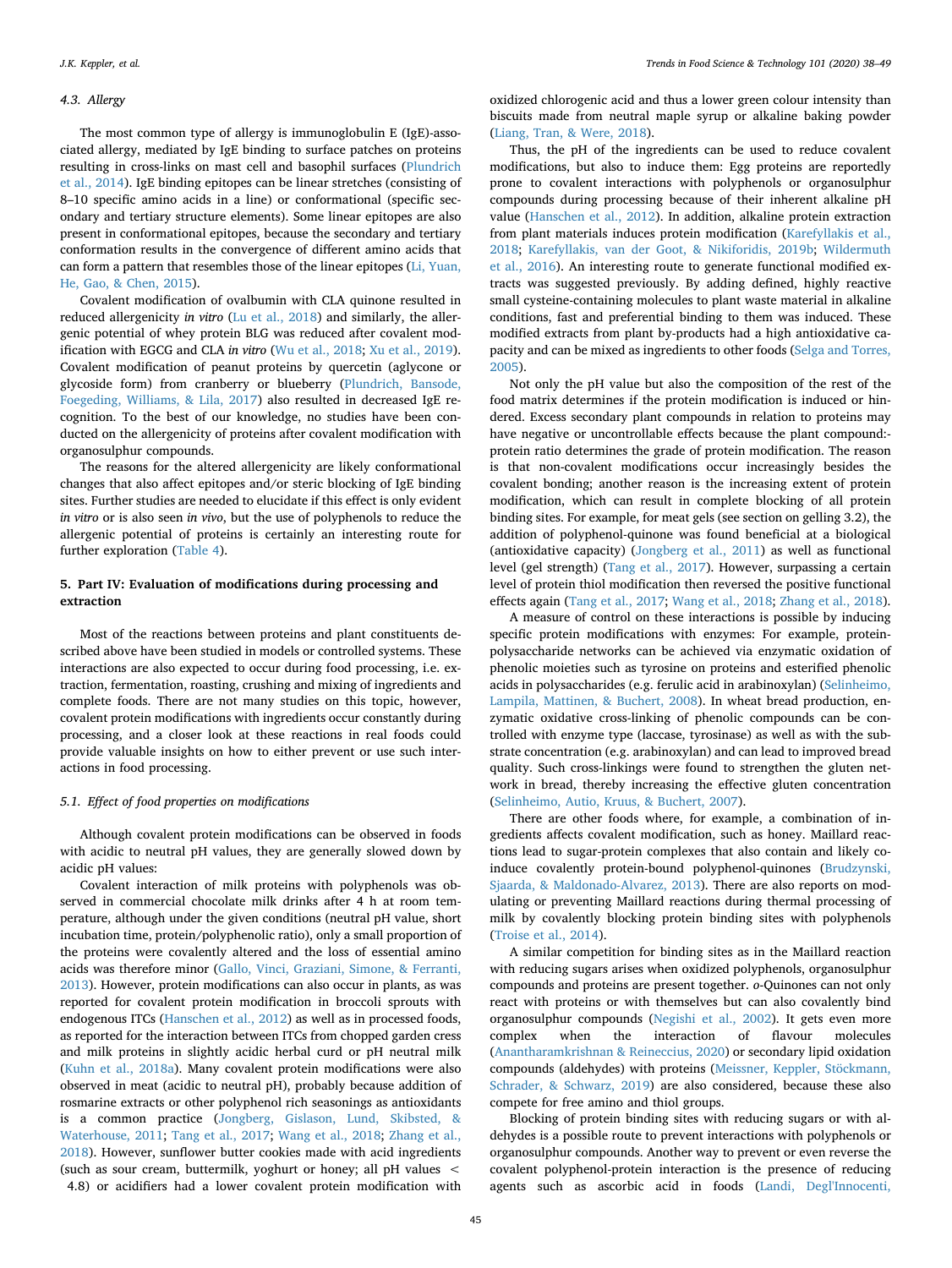[Guglielminetti, & Guidi, 2013](#page-9-44)) [\(Table 4\)](#page-5-0). Those reducing agents, however, are not expected to affect the interaction of organosulphur compounds (e.g. allicin, DADS) with proteins.

Thus, one problem in predicting the outcome of modifications is the complexity and rich composition of the matrices due to the presence of several different protein and plant compound classes (ingredients), all of which behave differently.

# *5.2. Effect of food processing on modifications*

The interaction of ingredients is strongly influenced by the processing of food. The choice of processing parameters therefore makes it possible to control the degree of protein modification by covalent interaction within certain limits. The more complex the food matrix and the processes, the more difficult it is to trace individual reactions and therefore to predict functionality changes. Increased temperatures, as they occur during roasting or cooking, can inactivate PPO and thus inhibit enzymatic browning ([Iqbal et al., 2018\)](#page-9-45), but they can also degrade polyphenols to quinones via autoxidation in liquid solution ([Wang, Zhou, & Jiang, 2008](#page-10-47)). For example the preparation of traditional Karak Chai tea entails prolonged heating of milk and tea-polyphenols, which probably promotes covalent interactions.

Organosulphur compounds also degrade during heat treatment, but many of the resulting reaction products of polysulphides can still interact with amino acid residues ([Rao et al., 2015](#page-10-48)). Processes that denature or hydrolyse proteins often increase the number of available protein binding sites and their accessibility for covalent (but also noncovalent) modifications. On the other hand, process-induced protein aggregation can in turn impair the accessibility of binding sites.

It is also worthwhile studying traditional techniques of food processing with respect to covalent protein modifications to better understand their effects. Processes that entail prolonged storage or incubation and drying in the presence of oxygen and/or PPO result in high polyphenol oxidation (e.g. fermentation of tea, sun drying of tobacco) ([Bittner, 2006](#page-8-0)). In addition, also high humidity processing (such as fermentation) can accelerate polyphenol oxidation and thus protein modifications (see the section on colour formation). Specifically, the combination of fermentation and roasting (e.g. of cocoa ([Rawel et al.,](#page-10-4) [2019\)](#page-10-4) or coffee beans [\(Ali et al., 2012](#page-8-3))) not only induces Maillard reactions but almost certainly also quinone-amino acid interactions. The formed complexes are also part of the development of aroma and texture appreciated by consumers ([Rawel et al., 2019](#page-10-4)). Other traditional techniques involving the processing/fermentation of soy, such as the production of tempeh, may involve protein modifications with both sulphur compounds and oxidized polyphenols. Soya contains not only a high protein concentration but also both classes of substances. To the best of our knowledge, there are few studies on this topic. Maillard reactions, organo sulphur-compounds and polyphenol-quinones mostly compete for the same binding sites on the protein. This results also in interesting possibilities for targeted protein modifications (see the previous section and the section on mouth feel and food texture).

There is a lot of research interest nowadays in increasing the utilisation of by-products that are currently not used for human consumption. Typical examples of those products are press cakes from rapeseed and sunflower. One of the main hurdles is that the food industry is not well suited to deal with product streams containing high quantities of polyphenols. As described above, those product streams are struggling with dark colour and bitter off-taste. In addition, protein modifications cause undesirable changes in solubility. Therefore, most strategies to incease the utilisation of those by-product streams focus on removal of polyphenols or organosulphur compounds. Nevertheless, those byproduct streams have great potential, and this potential can even be enhanced by controlling protein-polyphenol interactions to induce targeted functionalization of proteins during extraction or processing ([Troise et al., 2014](#page-10-39)). Clearly, such an approach will strongly benefit from improved scientific insights into reactions and interactions between proteins and other plant molecules. This approach aligns with trends to focus more on functional fractions rather than highly pure protein isolates ([Karefyllakis et al., 2019b](#page-9-42); [Karefyllakis, Octaviana, van](#page-9-46) [der Goot, & Nikiforidis, 2019a\)](#page-9-46). Such an approach will contribute to a more efficient use of plant raw materials.

# **6. Future outlook**

In this paper, we have presented an overview of covalent interactions between proteins and plant-based ingredients, especially polyphenols and organosulphur components, and routes to induce or prevent these interactions are summarized in [Table 4](#page-5-0). It is well known that a rich variety of reactions can occur that influence the functionality of both the proteins and the ingredients. Most of those interactions and reactions are studied in model systems, but interest in studying those effects in more complex mixtures or even real food products and raw materials is increasing. Most of the research on polyphenol-protein interactions is on preventing those interactions, for example, by removing them from raw material streams that contain both proteins and polyphenols. However, controlling the interactions can be a route to tune the functionalities and possibly enhance the potential of certain underutilized products streams. In the future, more research on the effects of the food matrix and different processes on protein-plant compound interactions are needed for the targeted functionalization of food proteins. Only a holistic approach that links observed functionalities with a broad range of molecular effects will help to elucidate the important parameters and their interaction for the induction of certain functionalities, even in complex processes and matrices.

# **Declaration of competing interest**

None.

# **References**

- <span id="page-8-5"></span>Aewsiri, T., Benjakul, S., Visessanguan, W., Eun, J.-B., Wierenga, P. A., & Gruppen, H. (2009). Antioxidative activity and emulsifying properties of cuttlefish skin gelatin modified by oxidised phenolic compounds. *Food Chemistry, 117*(1), 160–168. [https://](https://doi.org/10.1016/j.foodchem.2009.03.092) [doi.org/10.1016/j.foodchem.2009.03.092](https://doi.org/10.1016/j.foodchem.2009.03.092).
- <span id="page-8-2"></span>Ali, M. (2019). Chemical, structural and functional properties of whey proteins covalently modified with phytochemical compounds. *Journal of Food Measurement and Characterization*. <https://doi.org/10.1007/s11694-019-00217-1>.
- <span id="page-8-6"></span>Ali, M., Homann, T., Khalil, M., Kruse, H.-P., & Rawel, H. (2013). Milk whey protein modification by coffee-specific phenolics: Effect on structural and functional properties. *Journal of Agricultural and Food Chemistry, 61*(28), 6911–6920. [https://doi.](https://doi.org/10.1021/jf402221m) [org/10.1021/jf402221m](https://doi.org/10.1021/jf402221m).
- <span id="page-8-3"></span>Ali, M., Homann, T., Kreisel, J., Khalil, M., Puhlmann, R., Kruse, H.-P., et al. (2012). Characterization and modeling of the interactions between coffee storage proteins and phenolic compounds. *Journal of Agricultural and Food Chemistry, 60*(46), 11601–11608. <https://doi.org/10.1021/jf303372a>.
- <span id="page-8-1"></span>Ali, M., Keppler, J. K., Coenye, T., & Schwarz, K. (2018). Covalent whey protein–rosmarinic acid interactions: A comparison of alkaline and enzymatic modifications on physicochemical, antioxidative, and antibacterial properties. *Journal of Food Science, 83*(8), 2092–2100. [https://doi.org/10.1111/1750-3841.14222.](https://doi.org/10.1111/1750-3841.14222)
- <span id="page-8-4"></span>Anantharamkrishnan, V, & Reineccius, G, A (2020). Method To Characterize and Monitor Covalent Interactions of Flavor Compounds with β-Lactoglobulin Using Mass Spectrometry and Proteomics. *Journal of Agricultural & Food Chemistry*. [https://doi.](https://doi.org/10.1021/acs.jafc.9b07978) [org/10.1021/acs.jafc.9b07978](https://doi.org/10.1021/acs.jafc.9b07978) In press.
- <span id="page-8-8"></span>Balange, A., & Benjakul, S. (2009). Enhancement of gel strength of bigeye snapper (Priacanthus tayenus) surimi using oxidised phenolic compounds. *Food Chemistry, 113*(1), 61–70. [https://doi.org/10.1016/j.foodchem.2008.07.039.](https://doi.org/10.1016/j.foodchem.2008.07.039)
- <span id="page-8-0"></span>Bittner, S. (2006). When quinones meet amino acids: Chemical, physical and biological consequences. *Amino Acids, 30*(3), 205–224. [https://doi.org/10.1007/s00726-005-](https://doi.org/10.1007/s00726-005-0298-2) [0298-2.](https://doi.org/10.1007/s00726-005-0298-2)
- <span id="page-8-9"></span>Bongartz, V., Brandt, L., Gehrmann, M. L., Zimmermann, B. F., Schulze-Kaysers, N., & Schieber, A. (2016). Evidence for the formation of benzacridine derivatives in alkaline-treated sunflower meal and model solutions. *Molecules, 21*(1), 91–100. [https://](https://doi.org/10.3390/molecules21010091) [doi.org/10.3390/molecules21010091.](https://doi.org/10.3390/molecules21010091)
- <span id="page-8-10"></span>Brudzynski, K., Sjaarda, C., & Maldonado-Alvarez, L. (2013). A new look on proteinpolyphenol complexation during honey storage: Is this a random or organized event with the help of dirigent-like proteins? *PLoS One, 8*(8), e72897. [https://doi.org/10.](https://doi.org/10.1371/journal.pone.0072897) [1371/journal.pone.0072897.](https://doi.org/10.1371/journal.pone.0072897)
- <span id="page-8-7"></span>Cao, Y., & Xiong, Y. L. (2015). Chlorogenic acid-mediated gel formation of oxidatively stressed myofibrillar protein. *Food Chemistry, 180*, 235–243. [https://doi.org/10.](https://doi.org/10.1016/j.foodchem.2015.02.036) [1016/j.foodchem.2015.02.036](https://doi.org/10.1016/j.foodchem.2015.02.036).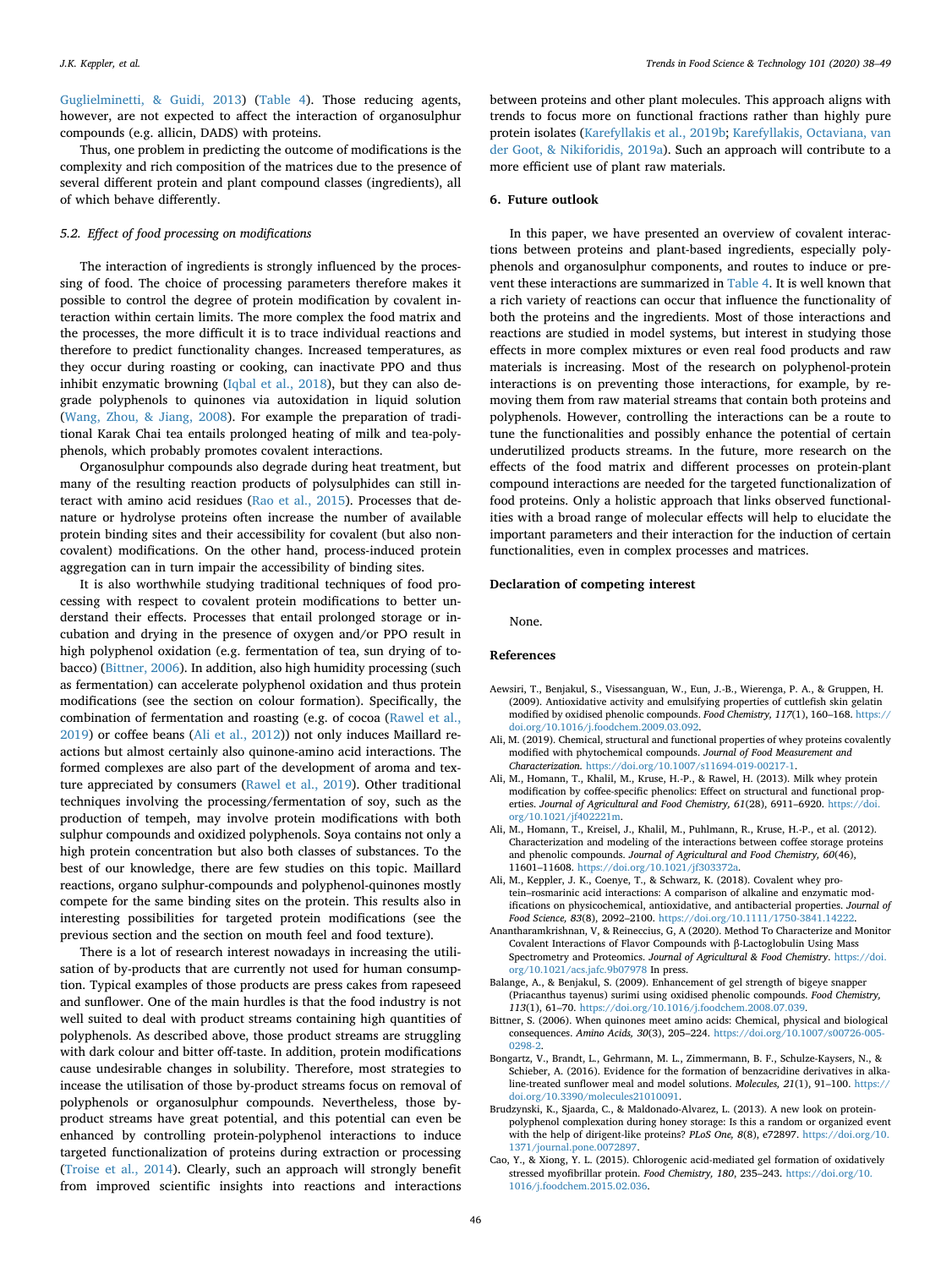- <span id="page-9-21"></span>Cejpek, K., Valusek, J., & Velisek, J. (2000). Reactions of allyl isothiocyanate with alanine, glycine, and several peptides in model systems. *Journal of Agricultural and Food Chemistry, 48*(8), 3560–3565. <https://doi.org/10.1021/jf991019s>.
- <span id="page-9-10"></span>Chen, R., Wang, J.-B., Zhang, X.-Q., Ren, J., & Zeng, C.-M. (2011). Green tea polyphenol epigallocatechin-3-gallate (EGCG) induced intermolecular cross-linking of membrane proteins. *Archives of Biochemistry and Biophysics, 507*(2), 343–349. [https://doi.org/](https://doi.org/10.1016/j.abb.2010.12.033) [10.1016/j.abb.2010.12.033.](https://doi.org/10.1016/j.abb.2010.12.033)
- <span id="page-9-36"></span>Cirkovic Velickovic, T. D., & Stanic-Vucinic, D. J. (2018). The role of dietary phenolic compounds in protein digestion and processing technologies to improve their antinutritive properties. *Comprehensive Reviews in Food Science and Food Safety, 17*(1), 82–103. [https://doi.org/10.1111/1541-4337.12320.](https://doi.org/10.1111/1541-4337.12320)
- <span id="page-9-14"></span>Edman, P. (1956). Mechanism of the phenyl isothiocyanate degradation of peptides. *Nature, 177*(4510), 667–668. [https://doi.org/10.1038/177667b0.](https://doi.org/10.1038/177667b0)
- <span id="page-9-12"></span>Gallo, M., Vinci, G., Graziani, G., Simone, C., & Ferranti, P. (2013). The interaction of cocoa polyphenols with milk proteins studied by proteomic techniques. *Food Research International, 54*(1), 406–415. [https://doi.org/10.1016/j.foodres.2013.07.011.](https://doi.org/10.1016/j.foodres.2013.07.011)
- <span id="page-9-9"></span>Gupta, S. C., Prasad, S., Kim, J. H., Patchva, S., Webb, L. J., Priyadarsini, I. K., et al. (2011). Multitargeting by curcumin as revealed by molecular interaction studies. *Natural Product Reports, 28*(12), 1937–1955. <https://doi.org/10.1039/c1np00051a>.
- <span id="page-9-16"></span>Hanschen, F. S., Brüggemann, N., Brodehl, A., Mewis, I., Schreiner, M., Rohn, S., et al. (2012). Characterization of products from the reaction of glucosinolate-derived isothiocyanates with cysteine and lysine derivatives formed in either model systems or broccoli sprouts. *Journal of Agricultural and Food Chemistry, 60*(31), 7735–7745. <https://doi.org/10.1021/jf301718g>.
- <span id="page-9-37"></span>Hernández-Triana, Manuel, et al. (1996). Benzyl-isothiocyanate (BITC) decreases quality of egg white proteins in rats. *The Journal of Nutritional Biochemistry, 7*(6), 322–326. [https://doi.org/10.1016/0955-2863\(96\)00033-2.](https://doi.org/10.1016/0955-2863(96)00033-2)
- <span id="page-9-31"></span>Iacomino, M., Weber, F., Gleichenhagen, M., Pistorio, V., Panzella, L., Pizzo, E., et al. (2017). Stable benzacridine pigments by oxidative coupling of chlorogenic acid with amino acids and proteins: Toward natural product-based green food coloring. *Journal of Agricultural and Food Chemistry, 65*(31), 6519–6528. [https://doi.org/10.1021/acs.](https://doi.org/10.1021/acs.jafc.7b00999) [jafc.7b00999.](https://doi.org/10.1021/acs.jafc.7b00999)
- <span id="page-9-45"></span>Iqbal, A., Murtaza, A., Muhammad, Z., Elkhedir, A. E., Tao, M., & Xu, X. (2018). Inactivation, aggregation and conformational changes of polyphenol oxidase from quince (Cydonia oblonga Miller) juice subjected to thermal and high-pressure carbon dioxide treatment. *Molecules, 23*(7), 1743. [https://doi.org/10.3390/](https://doi.org/10.3390/molecules23071743) [molecules23071743](https://doi.org/10.3390/molecules23071743).
- <span id="page-9-13"></span>Jiang, L., Liu, Y., Li, L., Qi, B., Ju, M., Xu, Y., et al. (2019). Covalent conjugates of anthocyanins to soy protein: Unravelling their structure features and in vitro gastrointestinal digestion fate. *Food Research International, 120*, 603–609. [https://doi.org/](https://doi.org/10.1016/j.foodres.2018.11.011) [10.1016/j.foodres.2018.11.011](https://doi.org/10.1016/j.foodres.2018.11.011).
- <span id="page-9-40"></span>Jongberg, S., Gislason, N. E., Lund, M. N., Skibsted, L. H., & Waterhouse, A. L. (2011). Thiol-quinone adduct formation in myofibrillar proteins detected by LC-MS. *Journal of Agricultural and Food Chemistry, 59*(13), 6900–6905. [https://doi.org/10.1021/](https://doi.org/10.1021/jf200965s) if200965s.
- <span id="page-9-46"></span>Karefyllakis, D., Octaviana, H., van der Goot, A. J., & Nikiforidis, C. V. (2019a). The emulsifying performance of mildly derived mixtures from sunflower seeds. *Food Hydrocolloids, 88*, 75–85. <https://doi.org/10.1016/j.foodhyd.2018.09.037>.
- <span id="page-9-3"></span>Karefyllakis, D., Salakou, S., Bitter, J. H., van der Goot, A. J., & Nikiforidis, C. V. (2018). Covalent bonding of chlorogenic acid induces structural modifications on sunflower proteins. *ChemPhysChem, 19*(4), 459–468. [https://doi.org/10.1002/cphc.](https://doi.org/10.1002/cphc.201701054) [201701054.](https://doi.org/10.1002/cphc.201701054)
- <span id="page-9-42"></span>Karefyllakis, D., van der Goot, A. J., & Nikiforidis, C. V. (2019b). Multicomponent emulsifiers from sunflower seeds. *Current Opinion in Food Science, 29*, 35–41. [https://](https://doi.org/10.1016/j.cofs.2019.07.005) [doi.org/10.1016/j.cofs.2019.07.005.](https://doi.org/10.1016/j.cofs.2019.07.005)
- <span id="page-9-22"></span>Kaschula, C. H., Tuveri, R., Ngarande, E., Dzobo, K., Barnett, C., Kusza, D. A., et al. (2019). The garlic compound ajoene covalently binds vimentin, disrupts the vimentin network and exerts anti-metastatic activity in cancer cells. *BMC Cancer, 19*(1), 248. [https://doi.org/10.1186/s12885-019-5388-8.](https://doi.org/10.1186/s12885-019-5388-8)
- <span id="page-9-24"></span>Kawakishi, S., & Kaneko, T. (1987). Interaction of proteins with allyl isothiocyanate. *Journal of Agricultural and Food Chemistry, 35*(1), 85–88. [https://doi.org/10.1021/](https://doi.org/10.1021/jf00073a020) [jf00073a020](https://doi.org/10.1021/jf00073a020).
- <span id="page-9-19"></span>Keppler, J. K., Koudelka, T., Palani, K., Stuhldreier, M. C., Temps, F., Tholey, A., et al. (2013). Characterization of the covalent binding of allyl isothiocyanate to β -lactoglobulin by fluorescence quenching, equilibrium measurement, and mass spectrometry. *Journal of Biomolecular Structure and Dynamics, 32*, 1–15. [https://doi.org/10.](https://doi.org/10.1080/07391102.2013.809605) [1080/07391102.2013.809605](https://doi.org/10.1080/07391102.2013.809605).
- <span id="page-9-20"></span>Keppler, J. K., Koudelka, T., Palani, K., Tholey, A., & Schwarz, K. (2014a). Interaction of β-lactoglobulin with small hydrophobic ligands - influence of covalent AITC modification on β-LG tryptic cleavage. *Food Biophysics, 9*(4), 349–358. [https://doi.org/](https://doi.org/10.1007/s11483-014-9361-4) [10.1007/s11483-014-9361-4](https://doi.org/10.1007/s11483-014-9361-4).
- <span id="page-9-4"></span>Keppler, J. K., Martin, D., Garamus, V. M., Berton-Carabin, C., Nipoti, E., Coenye, T., et al. (2017). Functionality of whey proteins covalently modified by allyl isothiocyanate. Part 1 Physicochemical and antibacterial properties of native and modified whey proteins at pH 2 to 7. *Food Hydrocolloids, 65*, 130–143. [https://doi.org/10.1016/j.](https://doi.org/10.1016/j.foodhyd.2016.11.016) [foodhyd.2016.11.016](https://doi.org/10.1016/j.foodhyd.2016.11.016).
- <span id="page-9-1"></span>Keppler, J. K., Martin, D., Garamus, V. H., & Schwarz, K. (2015). Differences in binding behavior of (-)-epigallocatechin gallate to beta-lactoglobulin heterodimers (AB) compared to homodimers (A) and (B): Protein-ligand interaction. *Journal of Molecular Recognition, 28*(11), 656–666. [https://doi.org/10.1002/jmr.2480.](https://doi.org/10.1002/jmr.2480)
- <span id="page-9-27"></span>Keppler, J. K., & Schwarz, K. (2017). Increasing the emulsifying capacity of whey proteins at acidic pH values through covalent modification with allyl isothiocyanate. *Colloids and Surfaces A: Physicochemical and Engineering Aspects, 522*, 514–524. [https://doi.](https://doi.org/10.1016/j.colsurfa.2017.03.033) [org/10.1016/j.colsurfa.2017.03.033](https://doi.org/10.1016/j.colsurfa.2017.03.033).
- <span id="page-9-28"></span>Keppler, J. K., Steffen-Heins, A., Berton-Carabin, C. C., Ropers, M.-H., & Schwarz, K. (2018). Functionality of whey proteins covalently modified by allyl isothiocyanate.

#### Part 2: Influence of the protein modification on the surface activity in an O/W system. *Food Hydrocolloids, 81*, 286–299. <https://doi.org/10.1016/j.foodhyd.2018.03.003>.

- <span id="page-9-34"></span>Khalifa, I., Peng, J., Jia, Y., Li, J., Zhu, W., Yu-juan, X., et al. (2019). Anti-glycation and anti-hardening effects of microencapsulated mulberry polyphenols in high-proteinsugar ball models through binding with some glycation sites of whey proteins. *International Journal of Biological Macromolecules, 123*(15), 10–19. [https://doi.org/10.](https://doi.org/10.1016/j.ijbiomac.2018.11.016) [1016/j.ijbiomac.2018.11.016.](https://doi.org/10.1016/j.ijbiomac.2018.11.016)
- <span id="page-9-15"></span>Kroll, J., & Rawel, H. (1996). Chemical reactions of benzyl isothiocyanate with myoglobin. *Journal of the Science of Food and Agriculture, 72*(3), 376–384. [https://doi.org/](https://doi.org/10.1002/(sici)1097-0010(199611)72:3<376::Aid-jsfa670>3.0.Co;2-y) [10.1002/\(sici\)1097-0010\(199611\)72:3<376::Aid-jsfa670>3.0.Co;2-y](https://doi.org/10.1002/(sici)1097-0010(199611)72:3<376::Aid-jsfa670>3.0.Co;2-y).
- <span id="page-9-7"></span>Kroll, J., Rawel, H. M., & Rohn, S. (2003). Reactions of plant phenolics with food proteins and enzymes under special consideration of covalent bonds. *Food Science and Technology Research, 9*(3), 205–218. [https://doi.org/10.3136/fstr.9.205.](https://doi.org/10.3136/fstr.9.205)
- <span id="page-9-2"></span>Kuhn, C., von Oesen, T., Hanschen, F. S., & Rohn, S. (2018a). Determination of isothiocyanate-protein conjugates in milk and curd after adding garden cress (Lepidium sativum L.). *Food Research International, 108*, 621–627. [https://doi.org/10.1016/j.](https://doi.org/10.1016/j.foodres.2018.04.001) [foodres.2018.04.001.](https://doi.org/10.1016/j.foodres.2018.04.001)
- <span id="page-9-18"></span>Kuhn, C., von Oesen, T., Herz, C., Schreiner, M., Hanschen, F. S., Lamy, E., et al. (2018b). In vitro determination of protein conjugates in human cells by LC-ESI-MS/MS after benzyl isothiocyanate exposure. *Journal of Agricultural and Food Chemistry, 66*(26), 6727–6733. [https://doi.org/10.1021/acs.jafc.8b01309.](https://doi.org/10.1021/acs.jafc.8b01309)
- <span id="page-9-11"></span>Kusterer, J., Fritsch, R. M., & Keusgen, M. (2011). Allium species from Central and Southwest Asia are rich sources of marasmin. *Journal of Agricultural and Food Chemistry, 59*(15), 8289–8297. [https://doi.org/10.1021/jf201052u.](https://doi.org/10.1021/jf201052u)
- <span id="page-9-0"></span>Lacroix, S., Klicic Badoux, J., Scott-Boyer, M.-P., Parolo, S., Matone, A., Priami, C., et al. (2018). A computationally driven analysis of the polyphenol-protein interactome. *Scientific Reports, 8*(1), 2232. <https://doi.org/10.1038/s41598-018-20625-5>.
- <span id="page-9-44"></span>Landi, M., Degl'Innocenti, E., Guglielminetti, L., & Guidi, L. (2013). Role of ascorbic acid in the inhibition of polyphenol oxidase and the prevention of browning in different browning-sensitive Lactuca sativa var. capitata (L.) and Eruca sativa (Mill.) stored as fresh-cut produce. *Journal of the Science of Food and Agriculture, 93*(8), 1814–1819. <https://doi.org/10.1002/jsfa.5969>.
- <span id="page-9-41"></span>Liang, S., Tran, H. L., & Were, L. (2018). Lowering greening of cookies made from sunflower butter using acidic ingredients and effect on reducing capacity, tryptophan and protein oxidation. *Food Chemistry, 252*, 318–326. [https://doi.org/10.1016/j.](https://doi.org/10.1016/j.foodchem.2018.01.118) [foodchem.2018.01.118](https://doi.org/10.1016/j.foodchem.2018.01.118).
- <span id="page-9-32"></span>Liang, S., & Were, L. (2018). Chlorogenic acid oxidation-induced greening of sunflower butter cookies as a function of different sweeteners and storage conditions. *Food Chemistry, 241*, 135–142. <https://doi.org/10.1016/j.foodchem.2017.08.084>.
- <span id="page-9-8"></span>Li, Y., Jongberg, S., Andersen, M. L., Davies, M. J., & Lund, M. N. (2016). Quinoneinduced protein modifications: Kinetic preference for reaction of 1,2-benzoquinones with thiol groups in proteins. *Free Radical Biology and Medicine, 97*, 148–157. [https://](https://doi.org/10.1016/j.freeradbiomed.2016.05.019) [doi.org/10.1016/j.freeradbiomed.2016.05.019.](https://doi.org/10.1016/j.freeradbiomed.2016.05.019)
- <span id="page-9-6"></span>Liu, F., Ma, C., Gao, Y., & McClements, D. J. (2017a). Food-grade covalent complexes and their application as nutraceutical delivery systems: A review. *Comprehensive Reviews in Food Science and Food Safety, 16*(1), 76–95. [https://doi.org/10.1111/1541-4337.](https://doi.org/10.1111/1541-4337.12229) [12229.](https://doi.org/10.1111/1541-4337.12229)
- <span id="page-9-29"></span>Liu, F., Ma, C., McClements, D. J., & Gao, Y. (2016b). Development of polyphenol-proteinpolysaccharide ternary complexes as emulsifiers for nutraceutical emulsions: Impact on formation, stability, and bioaccessibility of β-carotene emulsions. *Food Hydrocolloids, 61*, 578–588. <https://doi.org/10.1016/j.foodhyd.2016.05.031>.
- <span id="page-9-30"></span>Liu, F., Sun, C., Yang, W., Yuan, F., & Gao, Y. (2015). Structural characterization and functional evaluation of lactoferrin-polyphenol conjugates formed by free-radical graft copolymerization. *RSC Advances, 5*(20), 15641–15651. [https://doi.org/10.](https://doi.org/10.1039/C4RA10802G) [1039/C4RA10802G](https://doi.org/10.1039/C4RA10802G).
- <span id="page-9-26"></span>Liu, F., Wang, D., Sun, C., McClements, D. J., & Gao, Y. (2016a). Utilization of interfacial engineering to improve physicochemical stability of β-carotene emulsions: Multilayer coatings formed using protein and protein–polyphenol conjugates. *Food Chemistry, 205*, 129–139. [https://doi.org/10.1016/j.foodchem.2016.02.155.](https://doi.org/10.1016/j.foodchem.2016.02.155)
- <span id="page-9-38"></span>Li, X., Yuan, S., He, S., Gao, J., & Chen, H. (2015). Identification and characterization of the antigenic site (epitope) on bovine β-lactoglobulin: Common residues in linear and conformational epitopes. *Journal of the Science of Food and Agriculture, 95*(14), 2916–2923. <https://doi.org/10.1002/jsfa.7033>.
- <span id="page-9-39"></span>Lu, Y., Li, S., Xu, H., Zhang, T., Lin, X., & Wu, X. (2018). Effect of covalent interaction with chlorogenic acid on the allergenic capacity of ovalbumin. *Journal of Agricultural and Food Chemistry, 66*(37), 9794–9800. [https://doi.org/10.1021/acs.jafc.8b03410.](https://doi.org/10.1021/acs.jafc.8b03410)
- <span id="page-9-35"></span>Lund, M. N., & Ray, C. A. (2017). Control of maillard reactions in foods: Strategies and chemical mechanisms. *Journal of Agricultural and Food Chemistry, 65*(23), 4537–4552. [https://doi.org/10.1021/acs.jafc.7b00882.](https://doi.org/10.1021/acs.jafc.7b00882)
- <span id="page-9-43"></span>Meissner, P, M, Keppler, J, K, Stöckmann, H, Schrader, K, & Schwarz, K (2019). Influence of Water Addition on Lipid Oxidation in Protein Oleogels. *European Journal of Lipid Science and Technology, 121*(9), <https://doi.org/10.1002/ejlt.201800479>.
- <span id="page-9-33"></span>Meynier, A., Rampon, V., Dalgalarrondo, M., & Genot, C. (2004). Hexanal and t-2-hexenal form covalent bonds with whey proteins and sodium caseinate in aqueous solution. *International Dairy Journal, 14*(8), 681–690. [https://doi.org/10.1016/j.idairyj.2004.](https://doi.org/10.1016/j.idairyj.2004.01.003) [01.003](https://doi.org/10.1016/j.idairyj.2004.01.003).
- <span id="page-9-25"></span>Miron, T., Listowsky, I., & Wilchek, M. (2010). Reaction mechanisms of allicin and allylmixed disulfides with proteins and small thiol molecules. *European Journal of Medicinal Chemistry, 45*(5), 1912–1918. [https://doi.org/10.1016/j.ejmech.2010.01.](https://doi.org/10.1016/j.ejmech.2010.01.031)
- <span id="page-9-5"></span>[031](https://doi.org/10.1016/j.ejmech.2010.01.031). Mueller-Harvey, I. (2006). Unravelling the conundrum of tannins in animal nutrition and health. *Journal of the Science of Food and Agriculture, 86*, 2010–2037. [https://doi.org/](https://doi.org/10.1002/jsfa.2577) [10.1002/jsfa.2577.](https://doi.org/10.1002/jsfa.2577)
- <span id="page-9-23"></span>[Murthy, N., & Rao, M. S. N. \(1979\). Interaction of allylisothiocyanate with bovine serum](http://refhub.elsevier.com/S0924-2244(20)30452-0/sref54) albumin. *[International Journal of Peptide & Protein Research, 27](http://refhub.elsevier.com/S0924-2244(20)30452-0/sref54)*, 433–439.
- <span id="page-9-17"></span>Murthy, N., & Rao, M. S. N. (1986). Interaction of allyl isothiocyanate with mustard 12S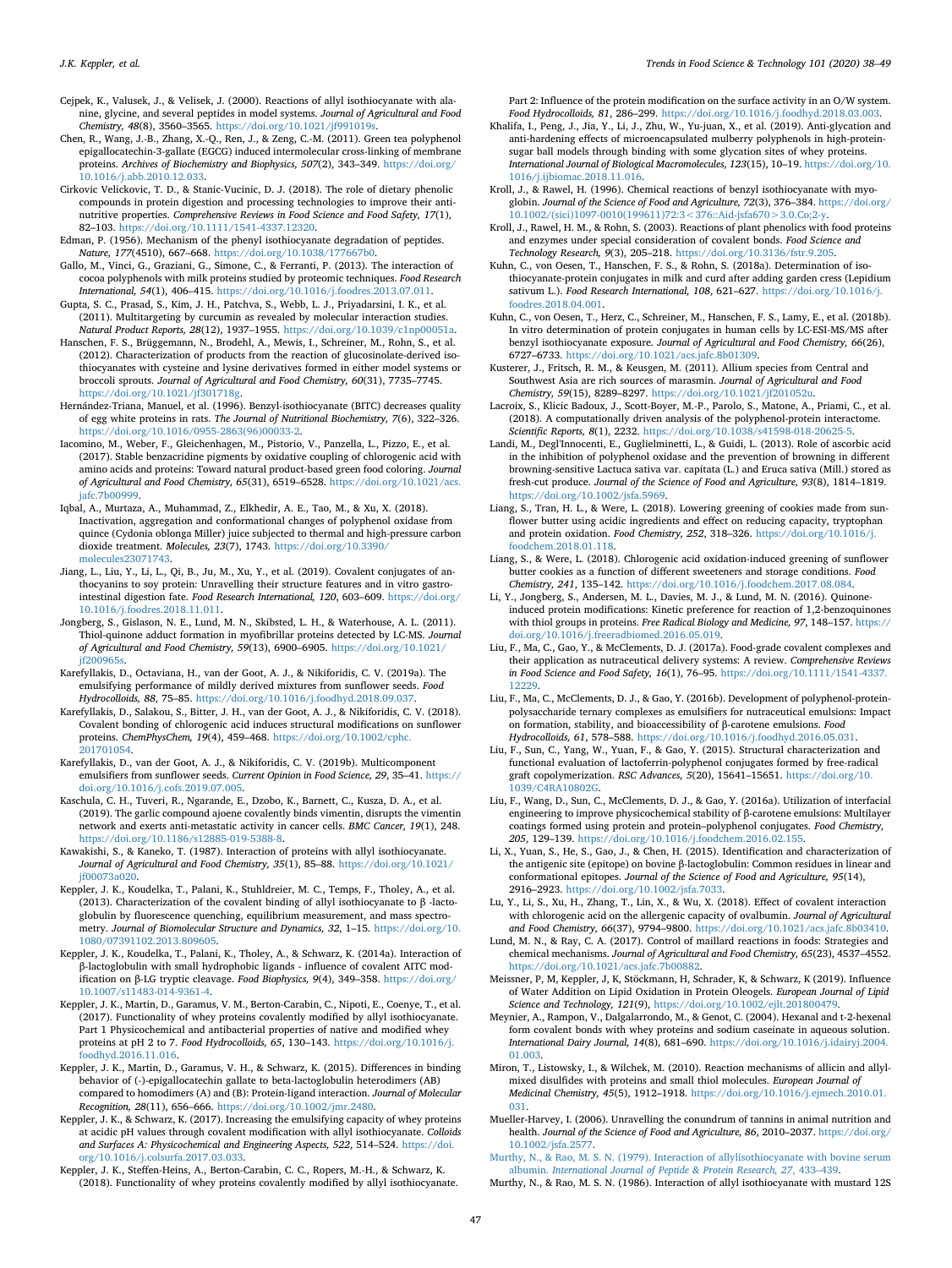protein. *Journal of Agricultural and Food Chemistry, 34*(3), 448–452. [https://doi.org/](https://doi.org/10.1021/jf00069a017) [10.1021/jf00069a017.](https://doi.org/10.1021/jf00069a017)

- <span id="page-10-22"></span>Nakamura, T., Kawai, Y., Kitamoto, N., Osawa, T., & Kato, Y. (2009). Covalent modification of lysine residues by allyl isothiocyanate in physiological conditions: Plausible transformation of isothiocyanate from thiol to amine. *Chemical Research in Toxicology, 22*(3), 536–542. [https://doi.org/10.1021/tx8003906.](https://doi.org/10.1021/tx8003906)
- <span id="page-10-24"></span>[Nakamura, T., Kitamoto, N., Osawa, T., & Kato, Y. \(2010\). Immunochemical detection of](http://refhub.elsevier.com/S0924-2244(20)30452-0/sref57) [food-derived isothiocyanate as a lysine conjugate.](http://refhub.elsevier.com/S0924-2244(20)30452-0/sref57) *Bioscience, Biotechnology, and [Biochemistry, 74](http://refhub.elsevier.com/S0924-2244(20)30452-0/sref57)*(3), 536–540.
- <span id="page-10-21"></span>Nakamura, Y., Yoshimoto, M., Murata, Y., Shimoishi, Y., Asai, Y., Park, E. Y., et al. (2007). Papaya seed represents a rich source of biologically active isothiocyanate. *Journal of Agricultural and Food Chemistry, 55*(11), 4407–4413. [https://doi.org/10.](https://doi.org/10.1021/jf070159w) [1021/jf070159w.](https://doi.org/10.1021/jf070159w)
- <span id="page-10-33"></span>Namiki, M., Yabuta, G., Koizumi, Y., & Yano, M. (2001). Development of free radical products during the greening reaction of caffeic acid esters (or chlorogenic acid) and a primary amino compound. *Bioscience, Biotechnology, and Biochemistry, 65*(10), 2131–2136. [https://doi.org/10.1271/bbb.65.2131.](https://doi.org/10.1271/bbb.65.2131)
- <span id="page-10-19"></span>Negishi, O., Negishi, Y., & Ozawa, T. (2002). Effects of food materials on removal of allium-specific volatile sulfur compounds. *Journal of Agricultural and Food Chemistry, 50*(13), 3856–3861. <https://doi.org/10.1021/jf020038q>.
- <span id="page-10-40"></span>Novakovic, I., Andelkovic, U., Zlatovic, M., Gasic, M. J., & Sladic, D. (2012). Bioconjugate of lysozyme and the antibacterial marine sesquiterpene quinone avarone and its derivatives. *Bioconjugate Chemistry, 23*(1), 57–65. [https://doi.org/10.1021/](https://doi.org/10.1021/bc200330m) [bc200330m](https://doi.org/10.1021/bc200330m).
- <span id="page-10-14"></span>Omar, S. H., & Al-Wabel, N. A. (2010). Organosulfur compounds and possible mechanism of garlic in cancer. *Saudi Pharmaceutical Journal, 18*(1), 51–58. [https://doi.org/10.](https://doi.org/10.1016/j.jsps.2009.12.007) [1016/j.jsps.2009.12.007.](https://doi.org/10.1016/j.jsps.2009.12.007)
- <span id="page-10-5"></span>Ozdal, T., Capanoglu, E., & Altay, F. (2013). A review on protein–phenolic interactions and associated changes. *Food Research International, 51*(2), 954–970. [https://doi.org/](https://doi.org/10.1016/j.foodres.2013.02.009) [10.1016/j.foodres.2013.02.009](https://doi.org/10.1016/j.foodres.2013.02.009).
- <span id="page-10-0"></span>Pascal, C., Poncet-Legrand, C., Imberty, A., Gautier, C., Sarni-Manchado, P., Cheynier, V., et al. (2007). Interactions between a non glycosylated human proline-rich protein and flavan-3-ols are affected by protein concentration and polyphenol/protein ratio. *Journal of Agricultural and Food Chemistry, 55*(12), 4895–4901. [https://doi.org/10.](https://doi.org/10.1021/jf0704108) [1021/jf0704108](https://doi.org/10.1021/jf0704108).
- <span id="page-10-7"></span>Perez-Gregorio, M. R., & Simal-Gandara, J. (2017). A critical review of the characterization of polyphenol-protein interactions and of their potential use for improving food quality. *Current Pharmaceutical Design, 23*(19), 2742–2753. [https://doi.org/10.](https://doi.org/10.2174/1381612823666170202112530) [2174/1381612823666170202112530.](https://doi.org/10.2174/1381612823666170202112530)
- <span id="page-10-16"></span>Pham, L. B., Wang, B., Zisu, B., & Adhikari, B. (2019a). Complexation between flaxseed protein isolate and phenolic compounds: Effects on interfacial, emulsifying and antioxidant properties of emulsions. *Food Hydrocolloids, 94*, 20–29. [https://doi.org/10.](https://doi.org/10.1016/j.foodhyd.2019.03.007) [1016/j.foodhyd.2019.03.007.](https://doi.org/10.1016/j.foodhyd.2019.03.007)
- <span id="page-10-17"></span>Pham, L. B., Wang, B., Zisu, B., & Adhikari, B. (2019b). Covalent modification of flaxseed protein isolate by phenolic compounds and the structure and functional properties of the adducts. *Food Chemistry, 293*, 463–471. [https://doi.org/10.1016/j.foodchem.](https://doi.org/10.1016/j.foodchem.2019.04.123) [2019.04.123](https://doi.org/10.1016/j.foodchem.2019.04.123).
- <span id="page-10-31"></span>Pierpoint, W. S. (1969). o-Quinones formed in plant extracts. Their reaction with bovine serum albumin. *Biochemical Journal, 112*(5), 619–629. [https://doi.org/10.1042/](https://doi.org/10.1042/bj1120619) [bj1120619](https://doi.org/10.1042/bj1120619).
- <span id="page-10-43"></span>Plundrich, N. J., Bansode, R. R., Foegeding, E. A., Williams, L. L., & Lila, M. A. (2017). Protein-bound Vaccinium fruit polyphenols decrease IgE binding to peanut allergens and RBL-2H3 mast cell degranulation in vitro. *Food & Function, 8*(4), 1611–1621. [https://doi.org/10.1039/c7fo00249a.](https://doi.org/10.1039/c7fo00249a)
- <span id="page-10-41"></span>Plundrich, N. J., Kulis, M., White, B. L., Grace, M. H., Guo, R., Burks, A. W., et al. (2014). Novel strategy to create hypoallergenic peanut protein-polyphenol edible matrices for oral immunotherapy. *Journal of Agricultural and Food Chemistry, 62*(29), 7010–7021. <https://doi.org/10.1021/jf405773b>.
- <span id="page-10-11"></span>Prigent, S. V., Voragen, A. G., Li, F., Visser, A. J., van Koningsveld, G. A., & Gruppen, H. (2008). Covalent interactions between amino acid side chains and oxidation products of caffeoylquinic acid (chlorogenic acid). *Journal of the Science of Food and Agriculture, 88*(10), 1748–1754. [https://doi.org/10.1002/jsfa.3275.](https://doi.org/10.1002/jsfa.3275)
- <span id="page-10-10"></span>Prigent, S. V., Voragen, A. G., Visser, A. J., van Koningsveld, G. A., & Gruppen, H. (2007). Covalent interactions between proteins and oxidation products of caffeoylquinic acid (chlorogenic acid). *Journal of the Science of Food and Agriculture, 87*(13), 2502–2510. <https://doi.org/10.1002/jsfa.3011>.
- <span id="page-10-38"></span>Purwanti, N., van der Goot, A., Boom, R., & Vereijken, J. (2010). New directions towards structure formation and stability of protein-rich foods from globular proteins. *Trends in Food Science & Technology, 21*, 85–94. [https://doi.org/10.1016/j.tifs.2009.10.009.](https://doi.org/10.1016/j.tifs.2009.10.009)
- <span id="page-10-6"></span>Quan, T. H., Benjakul, S., Sae-leaw, T., Balange, A. K., & Maqsood, S. (2019). Protein–polyphenol conjugates: Antioxidant property, functionalities and their applications. *Trends in Food Science & Technology, 91*, 507–517. [https://doi.org/10.](https://doi.org/10.1016/j.tifs.2019.07.049) [1016/j.tifs.2019.07.049](https://doi.org/10.1016/j.tifs.2019.07.049).
- <span id="page-10-12"></span>[Rade-Kukic, K., Schmitt, C., & Rawel, H. M. \(2011\). Formation of conjugates between](http://refhub.elsevier.com/S0924-2244(20)30452-0/sref75) [\[beta\]-lactoglobulin and allyl isothiocyanate: Effect on protein heat aggregation,](http://refhub.elsevier.com/S0924-2244(20)30452-0/sref75) [foaming and emulsifying properties.](http://refhub.elsevier.com/S0924-2244(20)30452-0/sref75) *Food Hydrocolloids, 25*(4), 694–706.
- <span id="page-10-48"></span>[Rao, P. S. S., Midde, N. M., Miller, D. D., Chauhan, S., Kumar, A., & Kumar, S. \(2015\).](http://refhub.elsevier.com/S0924-2244(20)30452-0/sref76) [Diallyl sulfide: Potential use in novel therapeutic interventions in alcohol, drugs, and](http://refhub.elsevier.com/S0924-2244(20)30452-0/sref76) [disease mediated cellular toxicity by targeting cytochrome P450 2E1.](http://refhub.elsevier.com/S0924-2244(20)30452-0/sref76) *Current Drug [Metabolism, 16](http://refhub.elsevier.com/S0924-2244(20)30452-0/sref76)*(6), 486–503.
- <span id="page-10-4"></span>Rawel, H. M., Huschek, G., Sagu, S. T., & Homann, T. (2019). Cocoa bean proteins characterization, changes and modifications due to ripening and post-harvest processing. *Nutrients, 11*(2), 428. [https://doi.org/10.3390/nu11020428.](https://doi.org/10.3390/nu11020428)
- <span id="page-10-13"></span>Rawel, H. M., Kroll, J., & Riese, B. (2000). Reactions of chlorogenic acid with lysozyme: Physicochemical characterization and proteolytic digestion of the derivatives. *Journal of Food Science, 65*(6), 1091–1098. [https://doi.org/10.1111/j.1365-2621.2000.](https://doi.org/10.1111/j.1365-2621.2000.tb09424.x)

[tb09424.x](https://doi.org/10.1111/j.1365-2621.2000.tb09424.x).

- <span id="page-10-2"></span>[Rawel, H. M., & Rohn, S. \(2010\). Nature of hydroxycinnamate-protein interactions.](http://refhub.elsevier.com/S0924-2244(20)30452-0/sref79) *[Phytochemistry Reviews, 9](http://refhub.elsevier.com/S0924-2244(20)30452-0/sref79)*(1), 93–109.
- <span id="page-10-36"></span>Rogers, A., Hahn, L., Pham, V., & Were, L. (2018). Greening of sunflower butter cookies as a function of egg replacers and baking temperature. *Journal of Food Science & Technology, 55*(4), 1478–1488. [https://doi.org/10.1007/s13197-018-3064-7.](https://doi.org/10.1007/s13197-018-3064-7)
- <span id="page-10-8"></span>Rohn, S. (2014). Possibilities and limitations in the analysis of covalent interactions between phenolic compounds and proteins. *Food Research International, 65*, 13–19. <https://doi.org/10.1016/j.foodres.2014.05.042>.
- <span id="page-10-35"></span>Saltveit, M. (2018). Pinking of lettuce. *Postharvest Biology and Technology, 145*, 41–52. <https://doi.org/10.1016/j.postharvbio.2018.06.001>.
- <span id="page-10-9"></span>Schieber, A. (2018). Reactions of quinones—mechanisms, structures, and prospects for food research. *Journal of Agricultural and Food Chemistry, 66*(50), 13051–13055. [https://doi.org/10.1021/acs.jafc.8b05215.](https://doi.org/10.1021/acs.jafc.8b05215)
- <span id="page-10-34"></span>Seczyk, L., Swieca, M., Kapusta, I., & Gawlik-Dziki, U. (2019). Protein–phenolic interactions as a factor affecting the physicochemical properties of white bean proteins. *Molecules, 24*(3), 408. <https://doi.org/10.3390/molecules24030408>.
- <span id="page-10-44"></span>Selga, A., & Torres, J. L. (2005). Efficient preparation of catechin thio conjugates by one step extraction/depolymerization of pine (Pinus pinaster) bark procyanidins. *Journal of Agricultural and Food Chemistry, 53*(20), 7760–7765. [https://doi.org/10.1021/](https://doi.org/10.1021/jf0509815) [jf0509815.](https://doi.org/10.1021/jf0509815)
- <span id="page-10-46"></span>Selinheimo, E., Autio, K., Kruus, K., & Buchert, J. (2007). Elucidating the mechanism of laccase and tyrosinase in wheat bread making. *Journal of Agricultural and Food Chemistry, 55*(15), 6357–6365. [https://doi.org/10.1021/jf0703349.](https://doi.org/10.1021/jf0703349)
- <span id="page-10-45"></span>Selinheimo, E., Lampila, P., Mattinen, M. L., & Buchert, J. (2008). Formation of proteinoligosaccharide conjugates by laccase and tyrosinase. *Journal of Agricultural and Food Chemistry, 56*(9), 3118–3128. <https://doi.org/10.1021/jf0730791>.
- <span id="page-10-3"></span>Shpigelman, A., Cohen, Y., & Livney, Y. D. (2012). Thermally-induced βlactoglobulin–EGCG nanovehicles: Loading, stability, sensory and digestive-release study. *Food Hydrocolloids, 29*(1), 57–67. [https://doi.org/10.1016/j.foodhyd.2012.01.](https://doi.org/10.1016/j.foodhyd.2012.01.016) [016](https://doi.org/10.1016/j.foodhyd.2012.01.016).
- <span id="page-10-1"></span>Siebert, K. J. (1999). Effects of Protein−polyphenol interactions on beverage haze, stabilization, and analysis. *Journal of Agricultural and Food Chemistry, 47*(2), 353–362. <https://doi.org/10.1021/jf980703o>.
- <span id="page-10-27"></span>Strauss, G., & Gibson, S. M. (2004). Plant phenolics as cross-linkers of gelatin gels and gelatin-based coacervates for use as food ingredients. *Food Hydrocolloids, 18*(1), 81–89. [https://doi.org/10.1016/S0268-005X\(03\)00045-6.](https://doi.org/10.1016/S0268-005X(03)00045-6)
- <span id="page-10-15"></span>Sui, X., Sun, H., Qi, B., Zhang, M., Li, Y., & Jiang, L. (2018). Functional and conformational changes to soy proteins accompanying anthocyanins: Focus on covalent and non-covalent interactions. *Food Chemistry, 245*, 871–878. [https://doi.org/10.1016/j.](https://doi.org/10.1016/j.foodchem.2017.11.090) [foodchem.2017.11.090](https://doi.org/10.1016/j.foodchem.2017.11.090).
- <span id="page-10-28"></span>Tang, C. B., Zhang, W. G., Zou, Y. F., Xing, L. J., Zheng, H. B., Xu, X. L., et al. (2017). Influence of RosA-protein adducts formation on myofibrillar protein gelation properties under oxidative stress. *Food Hydrocolloids, 67*, 197–205. [https://doi.org/10.](https://doi.org/10.1016/j.foodhyd.2017.01.006) [1016/j.foodhyd.2017.01.006.](https://doi.org/10.1016/j.foodhyd.2017.01.006)
- <span id="page-10-30"></span>Tao, F., Jiang, H., Chen, W., Zhang, Y., Pan, J., Jiang, J., et al. (2018). Covalent modification of soy protein isolate by (−)-epigallocatechin-3-gallate: Effects on structural and emulsifying properties. *Journal of the Science of Food and Agriculture, 98*(15), 5683–5689. <https://doi.org/10.1002/jsfa.9114>.
- <span id="page-10-39"></span>[Troise, A. D., Fiore, A., Colantuono, A., Kokkinidou, S., Peterson, D. G., & Fogliano, V.](http://refhub.elsevier.com/S0924-2244(20)30452-0/sref94) [\(2014\). Effect of olive mill wastewater phenol compounds on reactive carbonyl](http://refhub.elsevier.com/S0924-2244(20)30452-0/sref94) [species and maillard reaction end-products in ultrahigh temperature-treated milk.](http://refhub.elsevier.com/S0924-2244(20)30452-0/sref94) *[Journal of Agricultural and Food Chemistry, 62](http://refhub.elsevier.com/S0924-2244(20)30452-0/sref94)*, 10092–10100.
- <span id="page-10-29"></span>Wang, S., Zhang, Y., Chen, L., Xu, X., Zhou, G., Li, Z., et al. (2018). Dose-dependent effects of rosmarinic acid on formation of oxidatively stressed myofibrillar protein emulsion gel at different NaCl concentrations. *Food Chemistry, 243*, 50–57. [https://doi.org/10.](https://doi.org/10.1016/j.foodchem.2017.09.114) [1016/j.foodchem.2017.09.114](https://doi.org/10.1016/j.foodchem.2017.09.114).
- <span id="page-10-47"></span>Wang, R., Zhou, W., & Jiang, X. (2008). Reaction kinetics of degradation and epimerization of epigallocatechin gallate (EGCG) in Aqueous system over a wide temperature range. *Journal of Agricultural and Food Chemistry, 56*(8), 2694–2701. [https://doi.](https://doi.org/10.1021/jf0730338) [org/10.1021/jf0730338.](https://doi.org/10.1021/jf0730338)
- <span id="page-10-25"></span>Wei, Z., Yang, W., Fan, R., Yuan, F., & Gao, Y. (2015). Evaluation of structural and functional properties of protein–EGCG complexes and their ability of stabilizing a model β-carotene emulsion. *Food Hydrocolloids, 45*, 337–350. [https://doi.org/10.](https://doi.org/10.1016/j.foodhyd.2014.12.008) [1016/j.foodhyd.2014.12.008.](https://doi.org/10.1016/j.foodhyd.2014.12.008)
- <span id="page-10-18"></span>Wilde, S. C., Keppler, J. K., Palani, K., & Schwarz, K. (2016a). beta-Lactoglobulin as nanotransporter–Part I: Binding of organosulfur compounds. *Food Chemistry, 197*(Pt A), 1015–1021. [https://doi.org/10.1016/j.foodchem.2015.11.010.](https://doi.org/10.1016/j.foodchem.2015.11.010)
- <span id="page-10-37"></span>Wilde, S. C., Keppler, J. K., Palani, K., & Schwarz, K. (2016b). β-Lactoglobulin as nanotransporter for allicin: Sensory properties and applicability in food. *Food Chemistry, 199*, 667–674. [https://doi.org/10.1016/j.foodchem.2015.12.055.](https://doi.org/10.1016/j.foodchem.2015.12.055)
- <span id="page-10-26"></span>[Wilde, S. C., Keppler, J. K., Schwarz, K., Palani, K., Treitz, C., Koudelka, T., et al. \(2017\).](http://refhub.elsevier.com/S0924-2244(20)30452-0/sref100) *[Patent No. WO/2017/050314, Food additive comprising bio-active components of garlic](http://refhub.elsevier.com/S0924-2244(20)30452-0/sref100)*.
- <span id="page-10-32"></span>Wildermuth, S. R., Young, E. E., & Were, L. M. (2016). Chlorogenic acid oxidation and its reaction with sunflower proteins to form green-colored complexes. *Comprehensive Reviews in Food Science and Food Safety, 15*(5), 829–843. [https://doi.org/10.1111/](https://doi.org/10.1111/1541-4337.12213) [1541-4337.12213](https://doi.org/10.1111/1541-4337.12213).
- <span id="page-10-20"></span>Wilde, S. C., Treitz, C., Keppler, J. K., Koudelka, T., Palani, K., Tholey, A., et al. (2016c). β-Lactoglobulin as nanotransporter - Part II: Characterization of the covalent protein modification by allicin and diallyl disulfide. *Food Chemistry, 197*(Part A), 1022–1029. <https://doi.org/10.1016/j.foodchem.2015.11.011>.
- <span id="page-10-42"></span>Wu, X., Lu, Y., Xu, H., Lin, D., He, Z., Wu, H., et al. (2018). Reducing the allergenic capacity of β-lactoglobulin by covalent conjugation with dietary polyphenols. *Food Chemistry, 256*, 427–434. <https://doi.org/10.1016/j.foodchem.2018.02.158>.
- <span id="page-10-23"></span>Xu, H., Zhang, T., Lu, Y., Lin, X., Hu, X., Liu, L., et al. (2019). Effect of chlorogenic acid covalent conjugation on the allergenicity, digestibility and functional properties of